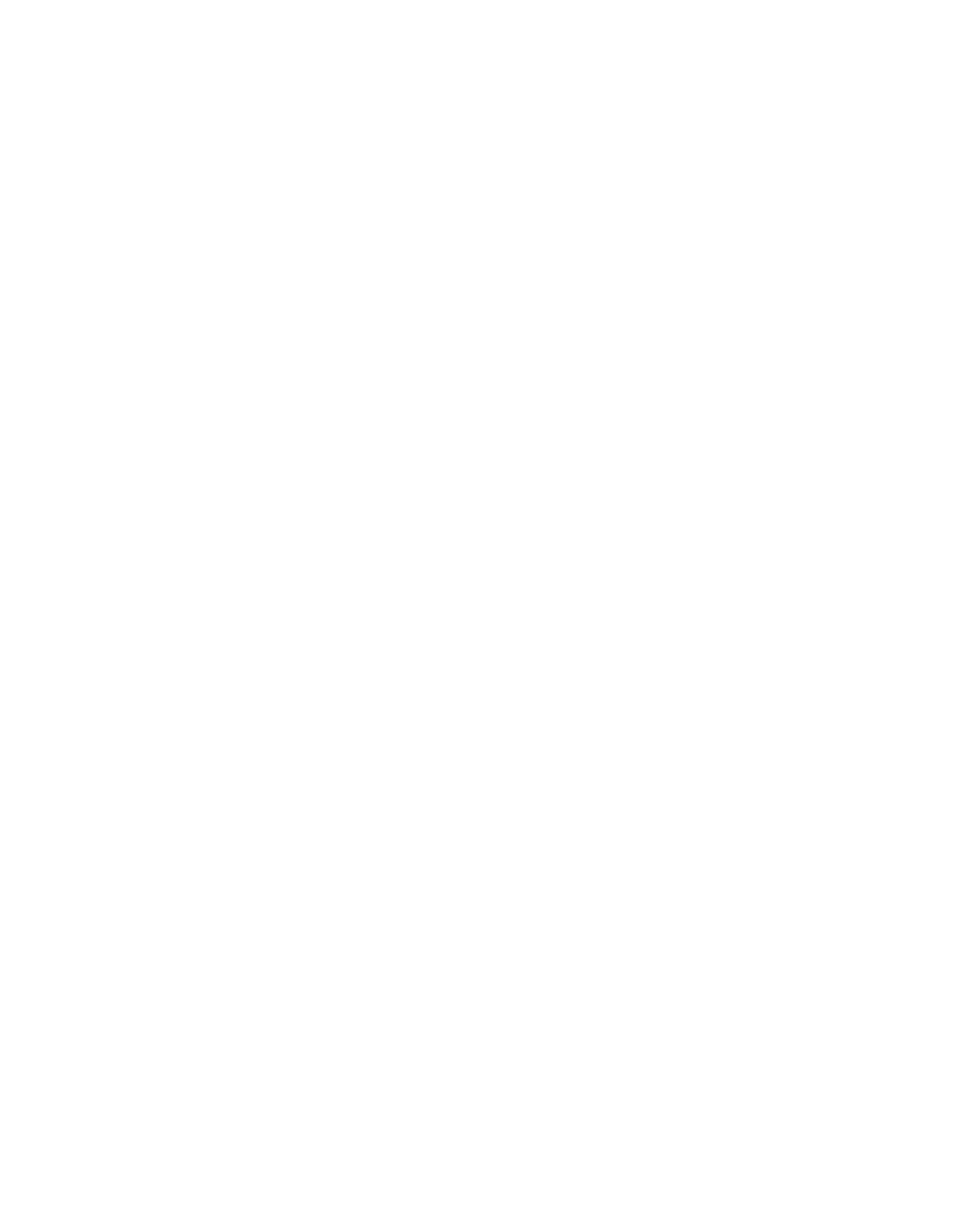

# **WARNING**

**Failure to install, maintain, and/or operate this machine according to the manufacturer's instructions may result in conditions which can produce bodily injury and/or property damage.**

W030



# **WARNING**

**For your safety and to reduce the risk of fire or an explosion, do not store or use gasoline or other flammable vapors and liquids in the vicinity of this or any other appliance.**

W022

**NOTE: The WARNING and IMPORTANT instructions appearing in this manual are not meant to cover all possible conditions and situations that may occur. It must be understood that common sense, caution, and carefulness are factors which cannot be built into these washers. These factors MUST BE supplied by the person(s) installing, maintaining, or operating the unit.**

Always contact the distributor, service agent, or the manufacturer about any problems or conditions you do not understand.

Read all instructions before using unit.

This product uses FreeRTOS V7.2.0 (www.freertos.org).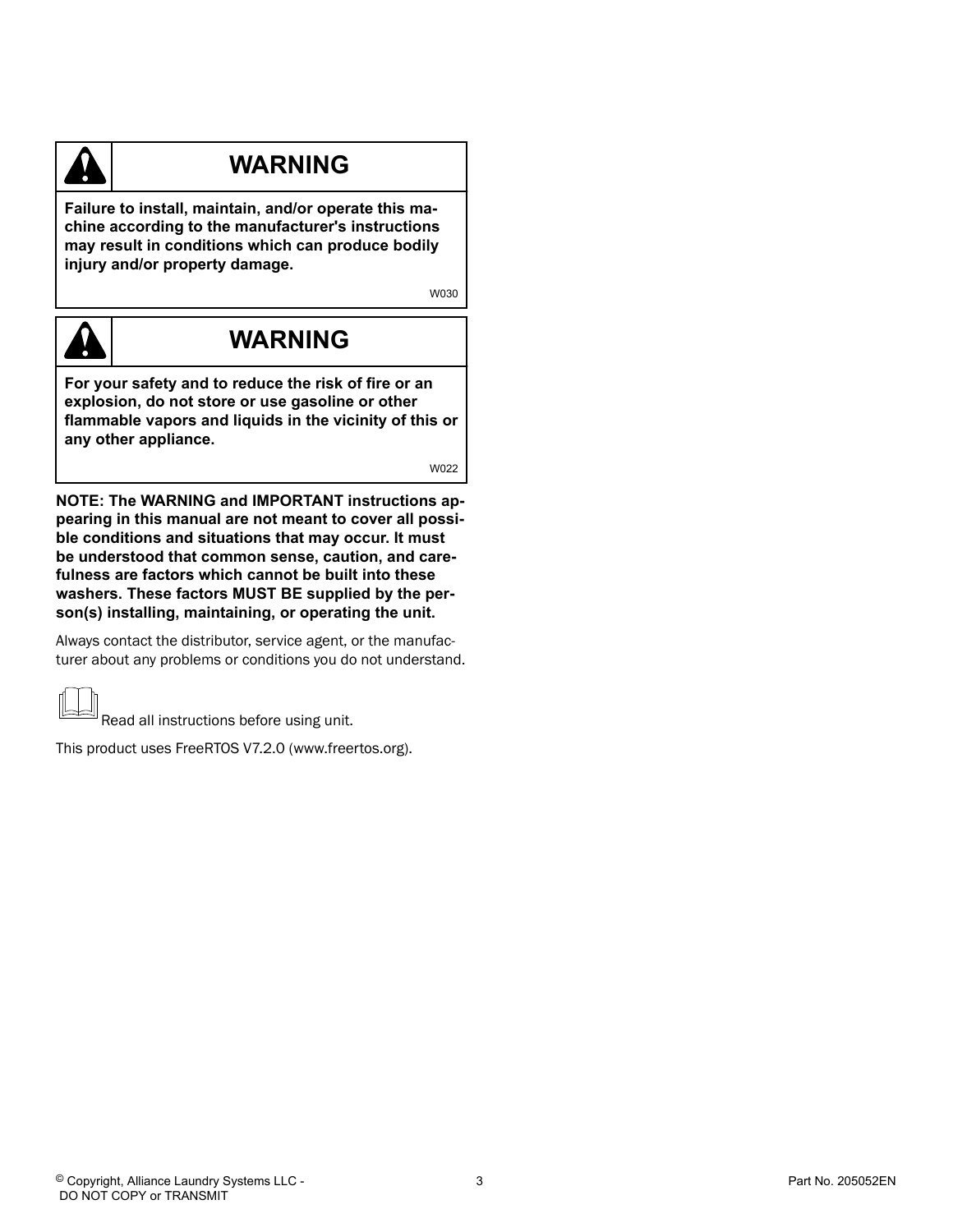# **Product Registration**

New owners of Alliance Laundry Systems equipment are encouraged to register their appliance to insure proper limited warranty coverage. Register online at http://www.speedqueen.com/home/en-us/support/product-registration.aspx or contact your dealer to register your appliance. All information will be kept confidential and will not be distributed to other parties.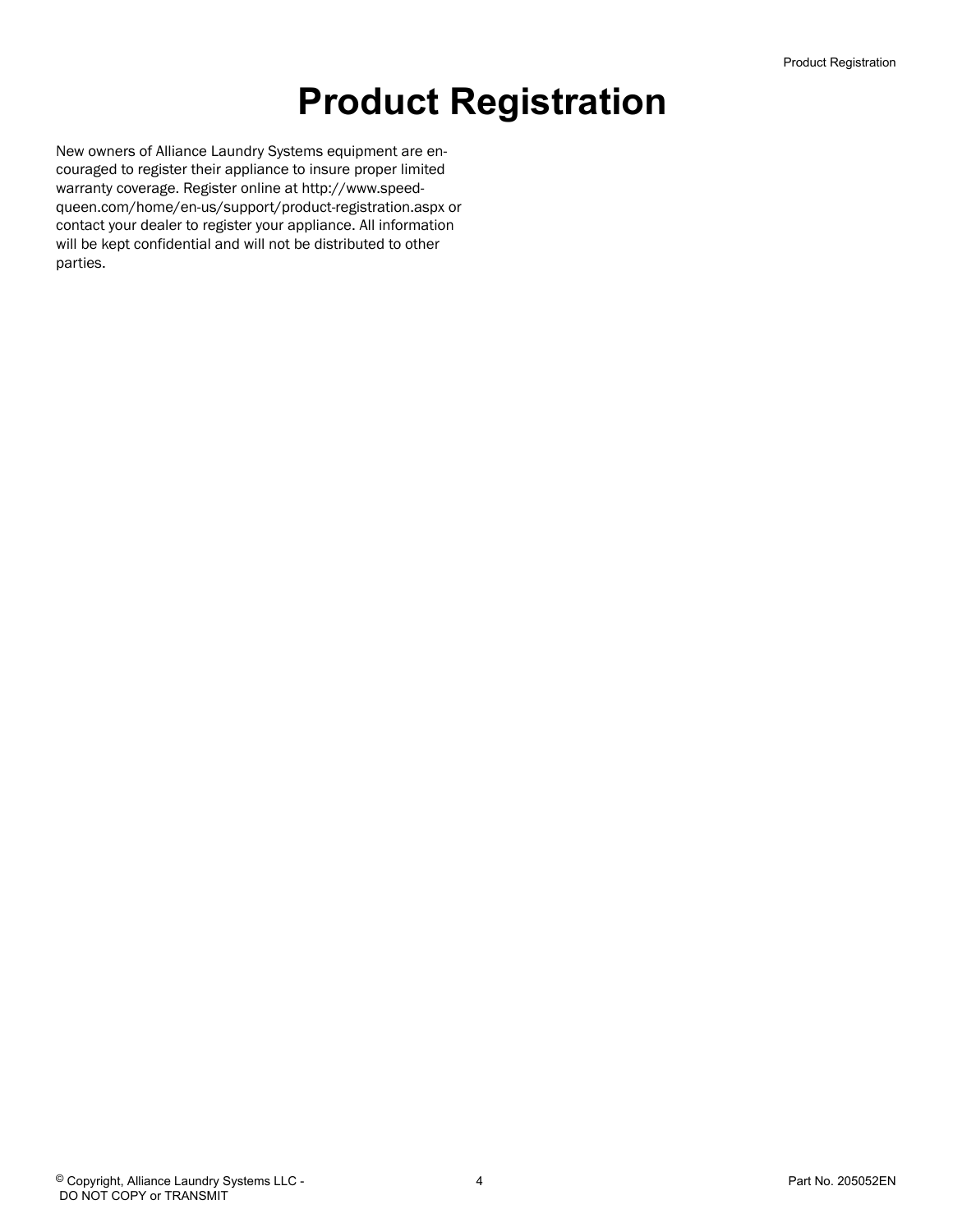# **Table of Contents**

© Copyright 2020, Alliance Laundry Systems LLC<br>All rights reserved. No part of the contents of this book may be reproduced or transmitted in any form or by any means without the expressed written consent of the publisher.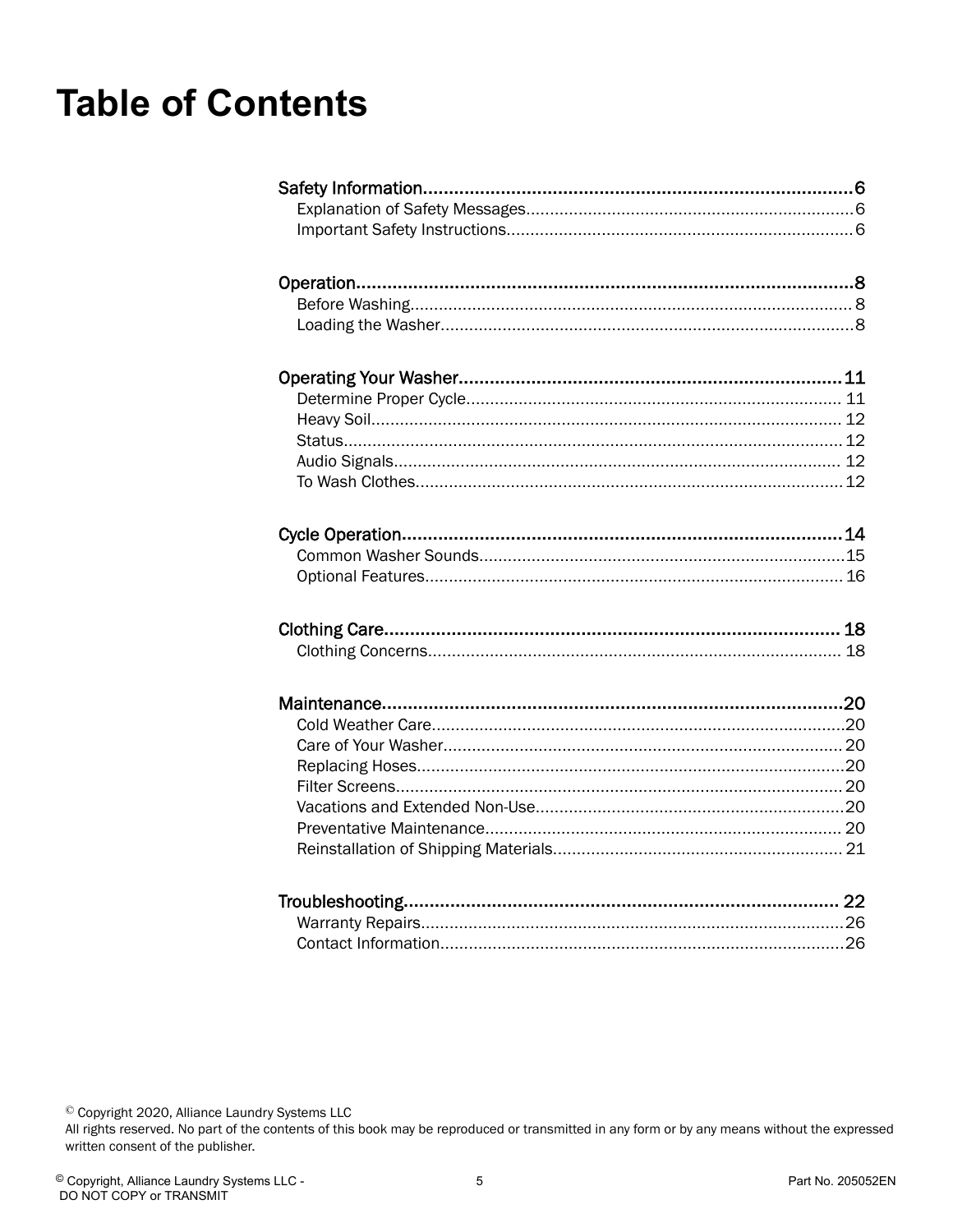# <span id="page-5-0"></span>**Safety Information**

# **Explanation of Safety Messages**

Precautionary statements ("DANGER," "WARNING," and "CAU-TION"), followed by specific instructions, are found in this manual and on machine decals. These precautions are intended for the personal safety of the operator, user, servicer, and those maintaining the machine.



# **DANGER**

**Indicates an imminently hazardous situation that, if not avoided, will cause severe personal injury or death.**



# **WARNING**

**Indicates a hazardous situation that, if not avoided, could cause severe personal injury or death.**



# **CAUTION**

**Indicates a hazardous situation that, if not avoided, may cause minor or moderate personal injury or property damage.**

Additional precautionary statements ("IMPORTANT" and "NOTE") are followed by specific instructions.

**IMPORTANT: The word "IMPORTANT" is used to inform the reader of specific procedures where minor machine damage will occur if the procedure is not followed.**

**NOTE: The word "NOTE" is used to communicate installation, operation, maintenance or servicing information that is important but not hazard related.**

# **Important Safety Instructions**

Save These Instructions

# **WARNING**

**To reduce the risk of fire, electric shock, serious injury or death to persons when using your washer, follow these basic precautions:**

W023

- Read all instructions before using the washer.
- Install the washer according to the INSTALLATION INSTRUC-TIONS. Refer to the EARTH/GROUND INSTRUCTIONS in the INSTALLATION manual for the proper earth/ground connection of the washer. All connections for water, drain, electrical power and earth/ground must comply with local codes and be made by licensed personnel when required. Do not do it yourself.
- Do not install or store the washer where it will be exposed to water and/or weather.
- Do not add the following substances or textiles containing traces of the following substances to the wash water: gasoline, kerosene, waxes, cooking oils, vegetable oils, machine oils, dry-cleaning solvents, flammable chemicals, thinners or other flammable or explosive substances. These substances give off vapors that could ignite, explode or cause the fabric to catch on fire by itself.
- Under certain conditions, hydrogen gas may be produced in a hot water system that has not been used for two weeks or more. HYDROGEN GAS IS EXPLOSIVE. If the hot water system has not been used for such a period, before using a washing machine or combination washer-dryer, turn on all hot water faucets and let the water flow from each for several minutes. This will release any accumulated hydrogen gas. THE GAS IS FLAMMABLE, DO NOT SMOKE OR USE AN OPEN FLAME DURING THIS TIME.
- To reduce the risk of an electric shock or fire, DO NOT use an extension cord or an adapter to connect the washer to the electrical power source.
- Do not allow children to play on or in the washer. Close supervision of children is necessary when the washer is used near children. This appliance is not intended for use by persons (including children) with reduced physical, sensory or mental capabilities, or lack of experience and knowledge, unless they have been given supervision or instruction concerning the use of the appliance by a person responsible for their safety. This is a safety rule for all appliances.
- Cleaning and user maintenance shall not be made by children without supervision.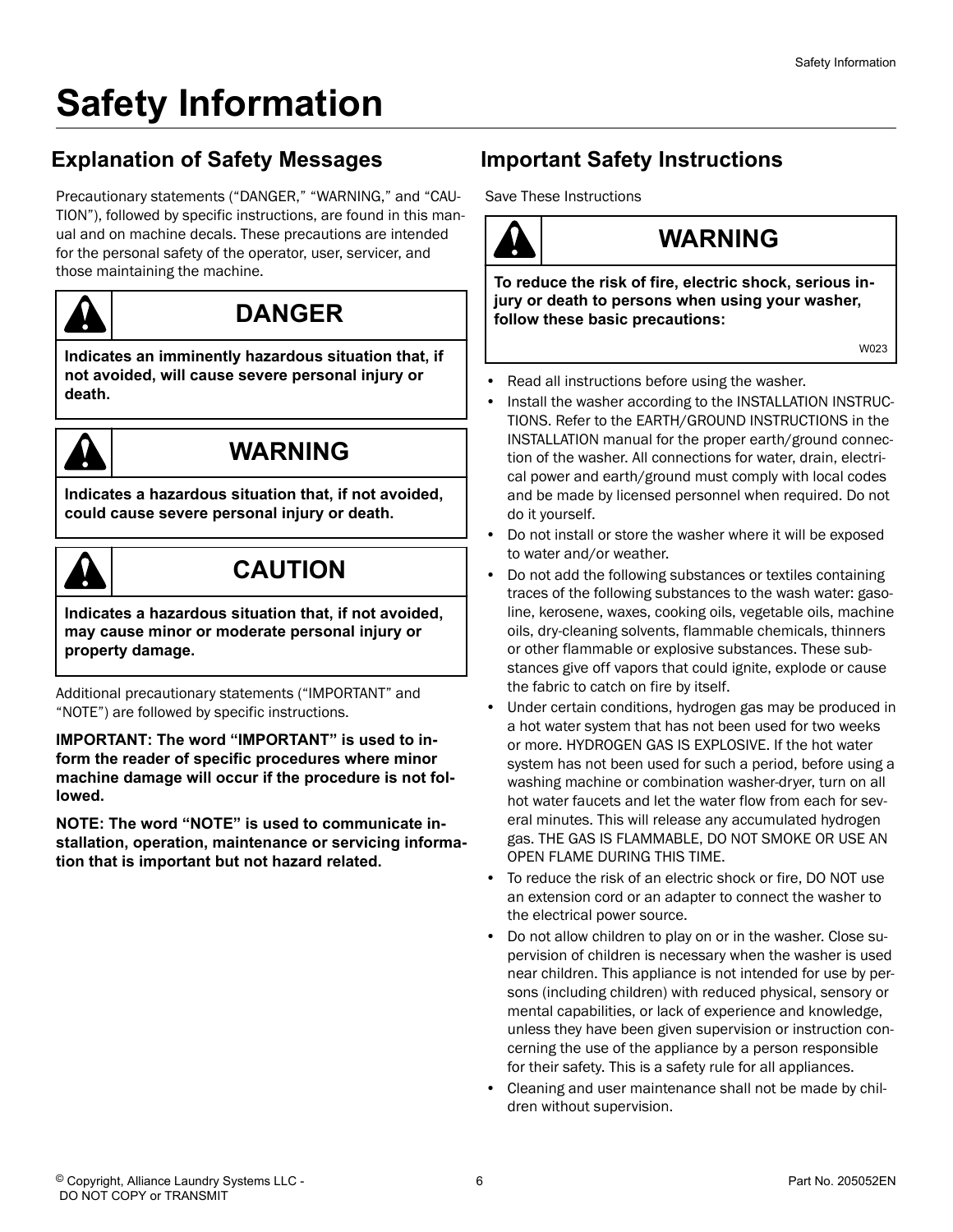- Children less than three years should be kept away unless continuously supervised.
- Do not reach into the washer if the washtub or agitator, if applicable, is moving.
- Never operate the washer with any guards, panels and/or parts removed or broken. DO NOT tamper with the controls or bypass any safety devices.
- Use your washer only for its intended purpose, washing clothes. Always follow the fabric care instructions supplied by the garment manufacturer.
- Always read and follow manufacturer's instructions on packages of laundry and cleaning aids. To reduce the risk of poisoning or chemical burns, keep them out of the reach of children at all times (preferably in a locked cabinet). Heed all warnings or precautions.
- Do not use fabric softeners or products to eliminate static unless recommended by the manufacturer of the fabric softener or product.
- Lid MUST BE CLOSED any time the washer is in operation. DO NOT bypass the lid switch or lid lock to permit the washer to operate with the lid open.
- Be sure water connections have a shut-off valve and that fill hose connections are tight. CLOSE the shut-off valves at the end of each wash day.
- Keep your washer in good condition. Bumping or dropping the washer can damage safety features. If this occurs, have your washer checked by a qualified service person.
- Do not repair or replace any part of the washer, or attempt any servicing unless specifically recommended in the usermaintenance instructions or in published user-repair instructions that you understand and have the skills to carry out. ALWAYS disconnect the washer from electrical supply before attempting any service.
- Disconnect the power cord by grasping the plug, not the cord. If the supply cord is damaged, it must be replaced by the manufacturer, its service agent or similarly qualified persons in order to avoid a hazard.
- Before the washer is removed from service or discarded, remove the lid or door to the washing compartment.
- Failure to install, maintain, and/or operate this washer according to the manufacturer's instructions may result in conditions which can produce bodily injury and/or property damage.

**NOTE: The WARNING and IMPORTANT SAFETY IN-STRUCTIONS appearing in this manual are not meant to cover all possible conditions and situations that may occur. Observe and be aware of other labels and precautions that are located on the machine. They are intended to provide instruction for safe use of the machine. Common sense, caution and care must be exercised when installing, maintaining, or operating the washer.**

Always contact your dealer, distributor, service agent or the manufacturer about any problems or conditions you do not understand.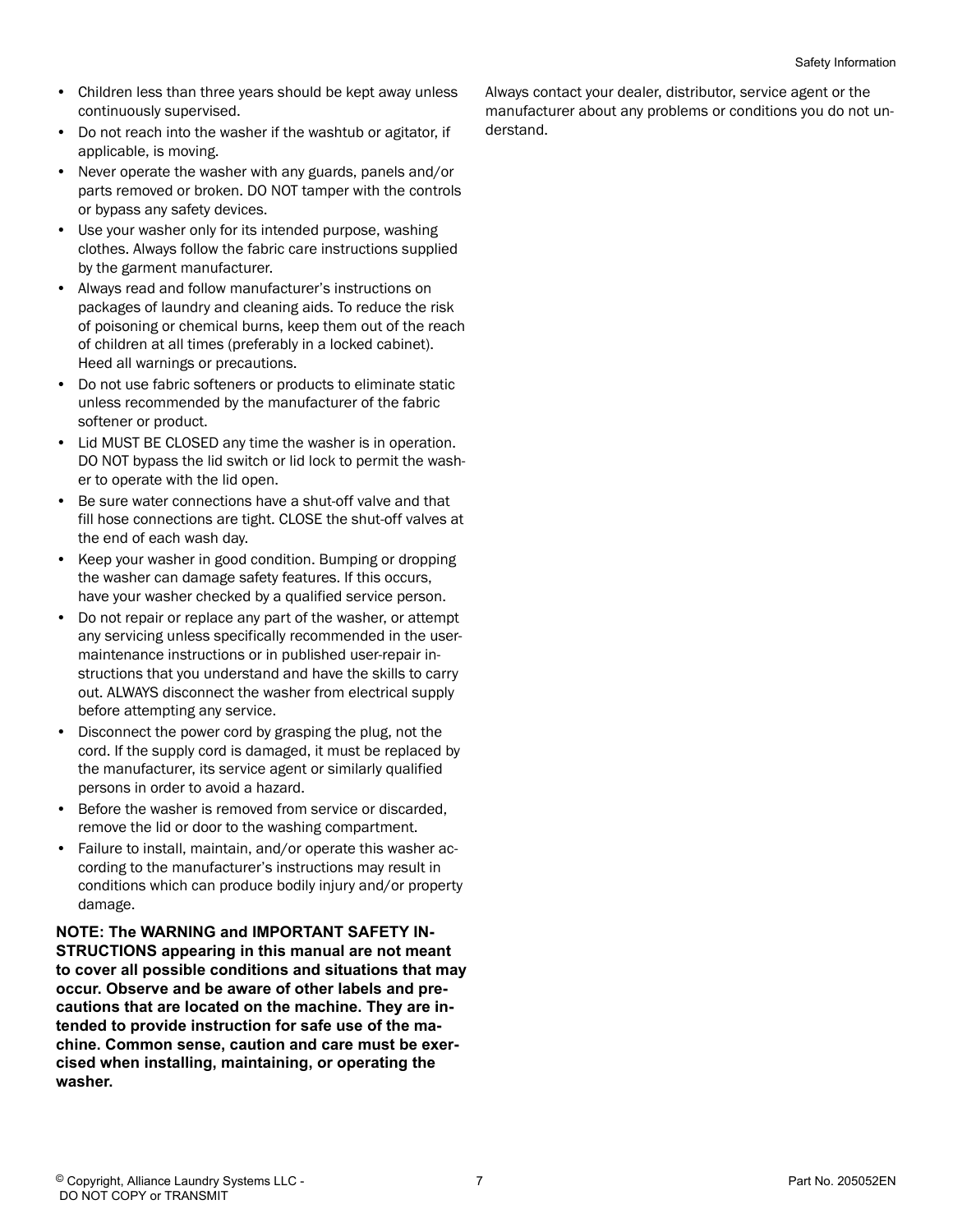# <span id="page-7-0"></span>**Operation**

### **Before Washing**

#### **Prepare Wash Load**

#### Empty Pockets and Cuffs

Make sure all pockets are empty and turn them inside out. One bobby pin, metal or plastic toy, nail or sharp object in a load can catch laundry, cause tears and plug the pump. Facial tissue left in a pocket will produce extreme "lint". A crayon or lipstick in a wash load may cause stains that cannot be removed. Roll down cuffs and shake out grass, sand and gravel.

Strings on clothing such as hooded sweatshirts may get caught in or around the agitator. Remove the strings if possible or tie them together.

#### Mend Rips and Tears

Little holes can become bigger in the washer. Mend holes and tears before placing garments in the washer.

#### Close Zipper and Fasten Hooks

These can catch on garments in a wash load and tear them. Tie belts and sashes so they won't wind around clothes.

#### Check For Colorfastness

Squeeze a portion of garment in warm or hot sudsy water. If the color bleeds or runs, wash the item separately in cold water.

#### **Sort Items**

Different items use different wash cycles and temperatures. Always follow the manufacturer's care label. Proper sorting is easy if you follow a few guidelines:

- 1. Sort by Color: Separate items into loads of whites, darks, lights and non-colorfast.
- 2. Sort by Fabric and Construction: Separate items into loads of cottons/linens, permanent press, synthetics/blends/ poly knits, and delicates.
- 3. Sort by Temperature: Separate items into loads that can be washed in cold, warm or hot water.
- 4. Sort by Type and Amount of Soil: Heavily soiled clothes will need extra treatment. Lightly soiled clothes can become dingy if washed with heavily soiled items.
- 5. Sort Lint "Shedders" From Lint "Receivers": Some fabrics attract lint and should not be washed with lint-shedding loads. Lint shedders are cottons, terry towels, chenille bedspreads, rugs and clothes that have been heavily bleached. Lint receivers are synthetics, permanent or durable press, knits (including socks), corduroy, and other smooth fabrics.

#### **Pretreat**

Pretreat shirt collars and cuffs with a pretreat product or liquid detergent when placing them in the washer. Before washing, treat special stains individually.



# **WARNING**

**Do not wash or dry items soiled with vegetable or cooking oils. Some oils may remain after washing and may cause the fabric to catch on fire by itself.**

W527

### **Loading the Washer**

#### **Load Articles**

#### **NOTE: Always add detergent first.**

- Load larger and heavier items first so they are at the bottom of the washtub.
- Load items by the amount of space they take up, not by their weight.
- Mix large and small items in a load to get the best washing results. For example, don't wash a single large item such as a throw rug. Add several smaller items to avoid an out-ofbalance condition.
	- An out-of-balance load may limit spin speeds.
	- The WASH and SPIN STATUS lights will flash twice at the end of a cycle if there was an unbalanced load.
- Washing buoyant items, such as pillows, is not recommended.
- Do not wash a large, bulky, king-size comforter.
- Drop items loosely into the washtub. The bulk of the clothes rather than the weight will determine load size. Do not pack items in or wrap them around the agitator. Overloading can cause poor cleaning, excessive wrinkling and tears.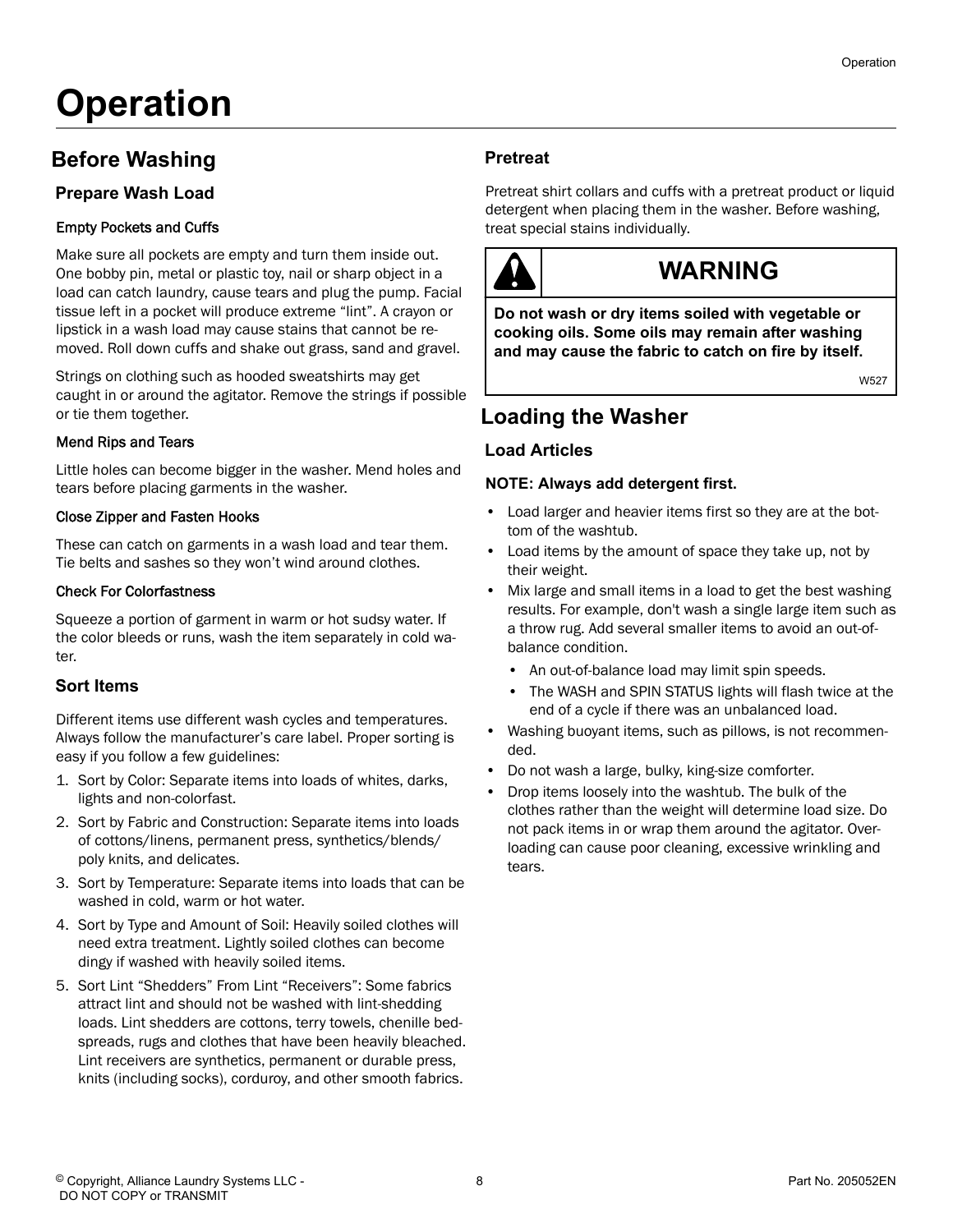

- Items should move freely through the wash water for best cleaning results.
- When washing very large items, do not fill washtub as full as with other loads.

#### **Load Size - Auto Fill Water Levels**

- This washer has an Auto Fill feature. It will automatically select the proper water level for the load size and type of fabric that is being washed. Auto Fill is recommended for the best wash performance in all cycles.
- Auto Fill works in multiple stages. During the first fill step of the cycle, water will fill to the minimum level programmed for the specific cycle selected. Once the wash step begins, the control starts sensing the load. Once sensing is complete more water may be added to optimize wash results.
- If you pause the cycle after it started, the Auto Fill sensing stage will begin again once the cycle is resumed. It will determine if any items have been added and if more water is needed.
- Overloading the washtub can result in poor washing and rinsing.

#### **Load Size - Manual Water Levels**

- Although the Auto Fill selection is recommended for the best wash performance in all cycles, there are two manual load size selections as well.
- The water level in your washer should fit the size of your wash load. Small loads will use lower water levels. There must be enough water in the washtub to allow items to move and turn over freely.

#### **WRONG Water Level for Size of Load**



W282I\_SVG

#### **CORRECT Water Level for Size of Load**



• Overloading the washtub can result in poor washing and rinsing.

**IMPORTANT: If in doubt when using a manual selection, always use a larger load size. Most average loads will require the Large Load Size setting. Failure to have the correct volume of water relative to the load may decrease washer performance.**

| <b>Manual Load Sizes</b> |                                                                                                                                                     |  |
|--------------------------|-----------------------------------------------------------------------------------------------------------------------------------------------------|--|
| Small                    | 1-2 permanent press dress<br>shirts or 2 pillow cases or 1<br>lightweight dress or similar<br>size load                                             |  |
| Large                    | 8-9 shirts, 5 pair polyester<br>pants or 2 queen size sheets,<br>4 pillow cases, 2 nightgowns,<br>1 pair men's pajamas or 1<br>queen size bedspread |  |

The manual load size water levels will vary depending on the wash cycle selected. If the wrong load size is selected, the machine may add more water.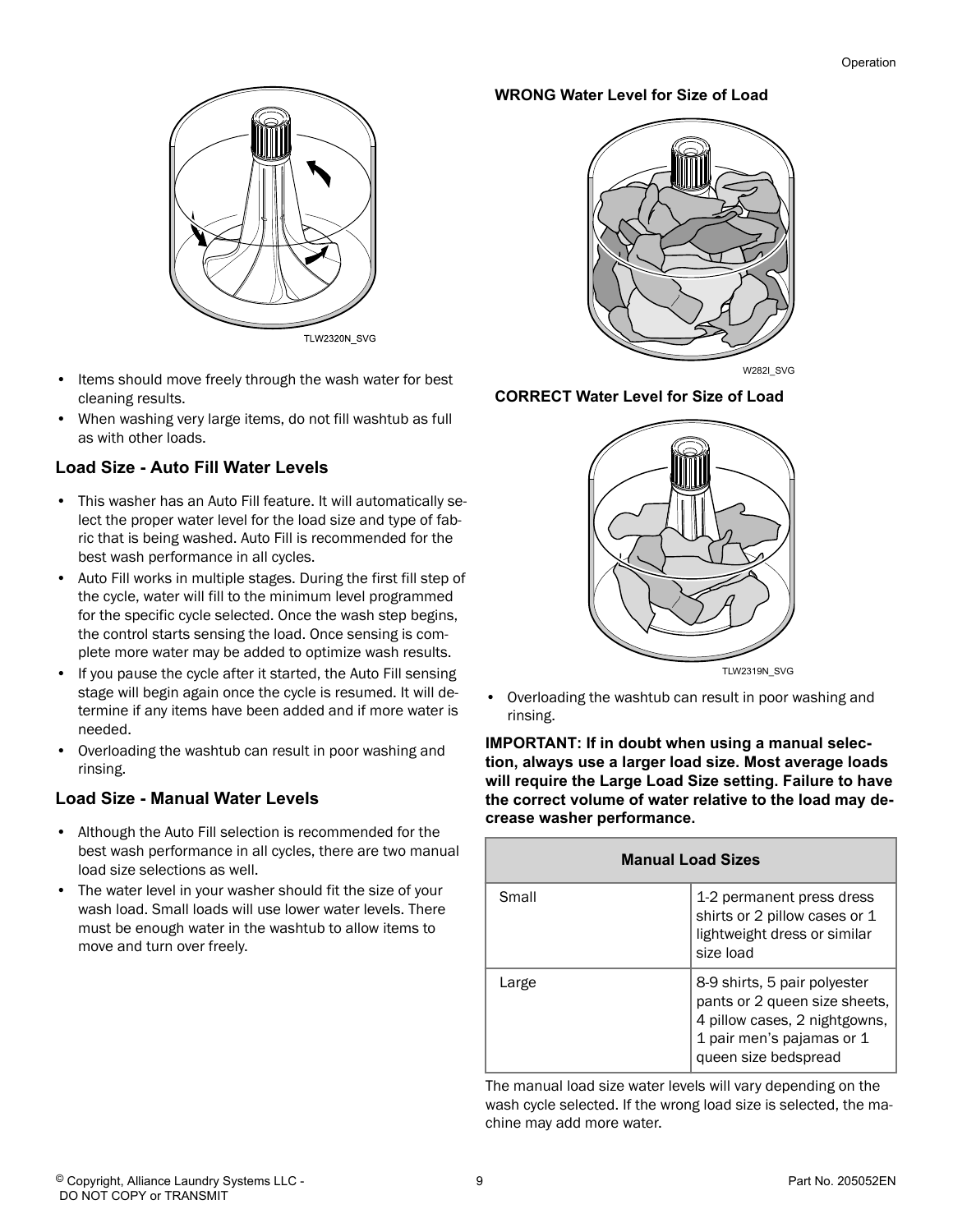Operation

#### **Wash Temperature**

#### Hot

Hot water is the most effective for cleaning, but it is not recommended for all fabric types (read labels).

#### Warm

The Warm Wash is useful for providing a thorough cleaning on light and moderately soiled clothing without damaging fabric or adding to color fading. Warm water also reduces wrinkling. Use with non-colorfast or dark colors, permanent press, silks, woolens, nylon, and acrylic.

#### Cool

The Cool Wash temperature is useful for washing permanent press fabrics.

#### Cold

The Cold Wash is ideal for delicate items. Although its cleaning abilities are not as great as with hot or warm water, it is useful for colors that bleed easily and for sensitive fabrics.

All rinses use cold water. It is the most beneficial for fabrics. Cold rinses reduce wrinkling and color fading. In addition, cold rinses will save money and energy.

#### **NOTE: In wash temperatures colder than 60°F [16°C], detergents do not dissolve well. This may cause ineffective cleaning, or lint and residue to form.**

#### **NOTE: Always follow manufacturer's care labels.**

#### *Water Supply Temperature*

Water temperature is determined by the temperature of the incoming water supply. The washer does not heat or cool the water.

For example, northern climates will have much colder incoming water during the winter months. Southern climates will have much warmer cold water during the summer months.

#### **Wash Temperature Guide**

| Water<br><b>Temperature</b> | Use                                                                                             | <b>Comments</b>                                                                            |
|-----------------------------|-------------------------------------------------------------------------------------------------|--------------------------------------------------------------------------------------------|
| нот                         | Sturdy whites<br>and colorfast<br>items<br>Work clothes<br>$\bullet$<br>Soiled items<br>Diapers | Best cleaning<br>٠<br>for items soiled<br>with oily or<br>greasy stains,<br>grass, or ink. |

Table 1  *continues...*

| <b>Water</b><br><b>Temperature</b> | <b>Use</b>                                                                                                                                   | <b>Comments</b>                                                                                                                          |
|------------------------------------|----------------------------------------------------------------------------------------------------------------------------------------------|------------------------------------------------------------------------------------------------------------------------------------------|
| <b>WARM</b>                        | Light and mod-<br>٠<br>erately soiled<br>items<br>Non-colorfast<br>or dark colors<br>Permanent<br>press<br>Silks, woolens,<br>nylon, acrylic | Reduces wrin-<br>$\bullet$<br>kling in perma-<br>nent press fab-<br>rics<br>Less fading<br>$\bullet$<br>Reduces<br>shrinking in<br>knits |
| COOL                               | Permanent<br>press<br>Silks, woolens,<br>nylon, acrylic                                                                                      | Less fading<br>Reduces<br>$\bullet$<br>shrinking in<br>knits                                                                             |
| COLD                               | Non-colorfast<br>٠<br>fabrics<br>Extra delicate<br>clothing                                                                                  | Saves energy<br>$\bullet$<br>Reduces color<br>$\bullet$<br>fading<br>Reduces wrin-<br>kling<br>Reduces<br>shrinking                      |

Table 1

#### **Energy**

You can save energy when washing by following these guidelines:

- 1. Save on heating water by using colder washes. Heating water accounts for the greatest energy expense when washing.
- 2. Wash full loads, but do not overload.
- 3. Use soak option, if available, for heavily soiled items to reduce the need for longer wash times.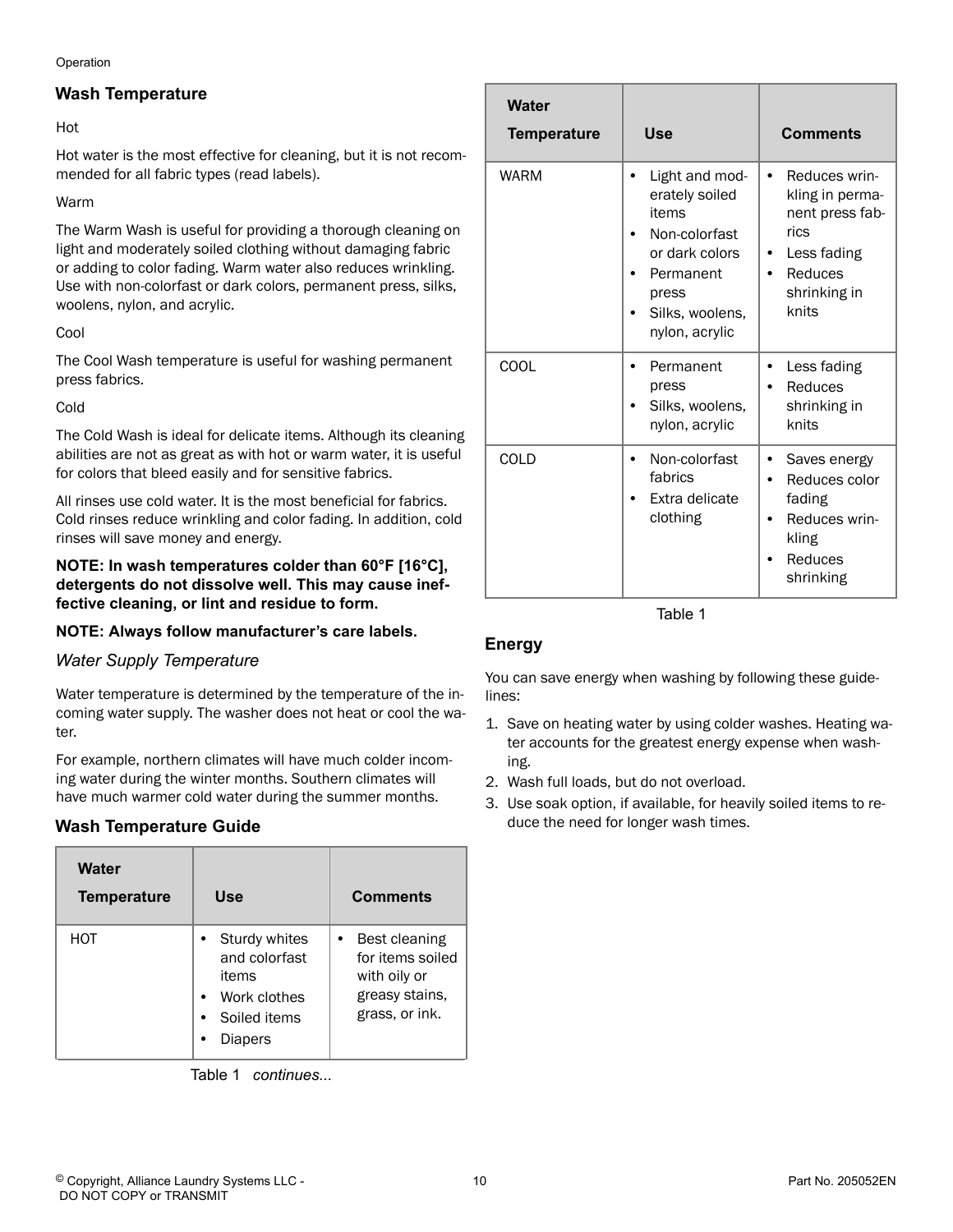# <span id="page-10-0"></span>**Operating Your Washer**



# **Determine Proper Cycle**

The following cycle descriptions will help determine which cycle to choose depending on the type of laundry being washed.

#### **Heavy Duty**

Use for sturdy items, like play or work clothes, heavily soiled jeans, T-shirts, etc. There is a longer wash time for the best results when cleaning heavily soiled items.

#### **Normal Eco**

This cycle uses a spray rinse to reduce water consumption. It also uses less hot water. This cycle is recommended for washing everyday cottons and linens. If using fabric softener in this cycle, select the AUTOFILL/EXTRA RINSE option.

#### **Perm Press**

Use for permanent press items and synthetics. The final spin is a medium spin speed.

#### **Delicate**

Wash items with delicate and/or gentle on the garment tag in this cycle. Due to this cycle's uniquely designed motion, stiff jeans and throw rugs also wash well in this cycle.

This cycle is designed to gently move items through the water so it fills to a higher water level. It also has a low speed final spin.

#### *Waterproof Items*

If waterproof or water-resistant items need to be washed, use only the Delicate Cycle.

Examples of waterproof items include rain coats and bed liners. Load the items evenly and load washtub no more than 1/2 full. For best washing results, add another item such as a cotton sheet on top of the waterproof items to make sure they get fully submersed in the water and that no air is trapped under the waterproof items.

# **WARNING**

**Failure to closely follow these instructions may result in an abnormal vibrating and out-of-balance condition that could result in physical injury, property damage and/or appliance damage.**

W957

#### **Handwash (Select Models Only)**

Wash items with handwash on the garment tag in this cycle. This cycle is designed to gently move items through the water so it fills to a higher water level. It includes a gentle agitation only, a short wash time, cold water, and a very low spin.

#### **Spin Only (Select Models Only)**

Use this cycle to extract water from wet items. The cycle uses the high spin.

If AUTOFILL/EXTRA RINSE is turned ON, this cycle will be a rinse and spin cycle.

#### **Load Size**

The Load Size Selection determines the amount of water used in the cycle.

Choose Small, Large, Auto Fill or Auto Fill/Extra Rinse according to the amount of laundry being washed.

Auto Fill will provide the most efficient use of water and also enhance wash performance by optimizing the water level for each particular load size and type.

Auto Fill/Extra Rinse is useful for detergent sensitive skin. By selecting this option, the cycle will provide an additional rinse.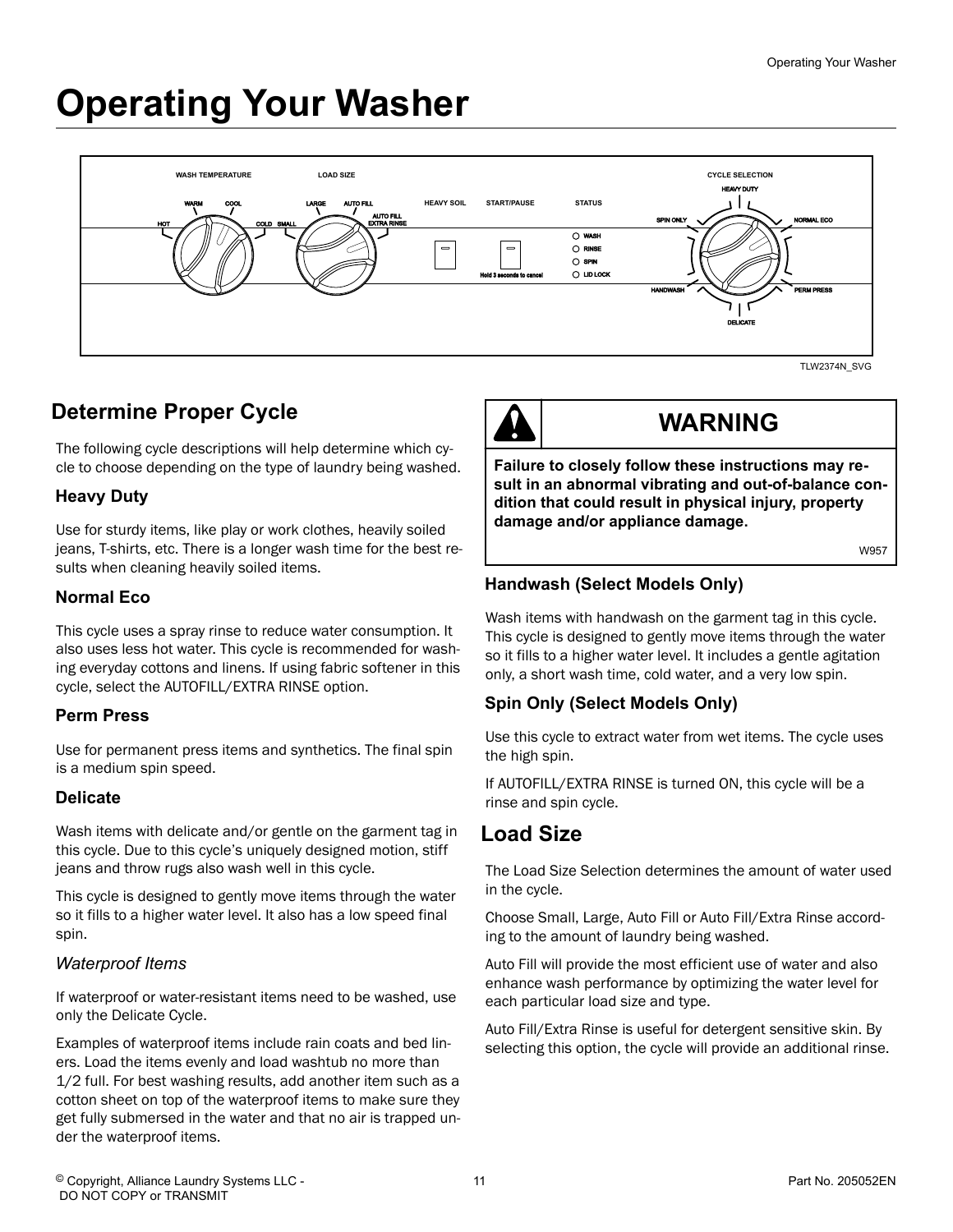<span id="page-11-0"></span>Operating Your Washer

**NOTE: Auto Fill works in multiple stages. During the first fill step of the cycle, water will fill to the minimum level programmed for the specific cycle selected. Once the wash step begins, the control starts sensing the load. Once sensing is complete more water may be added to optimize wash results. This process may take several fills to optimize the water level. It is part of the machine's normal operation.**

# **Heavy Soil**

This option extends the wash time for heavily soiled items an extra 21 minutes in all cycles. In the Normal Eco cycle, the wash will include an additional short soak period before agitation begins.

### **Status**

The active Status light will flash at the beginning of the cycle. The Status lights are lit throughout the cycle to show what part of the cycle is running.

| Light    | <b>Description</b>                                                                                               |
|----------|------------------------------------------------------------------------------------------------------------------|
| Wash     | The Wash status light is lit during the<br>first fill step and the wash step of the cy-<br>cle.                  |
| Rinse    | The Rinse status light is lit during the<br>rinse portions of the cycle including Ex-<br>tra Rinse, if selected. |
| Spin     | The Spin status light is lit during the final<br>spin portion of the cycle.                                      |
| Lid Lock | The Lid Lock status light will flash when<br>trying to lock. It is lit any time the lid is<br>locked.            |

Table 2

# **Audio Signals**

An audio signal will sound for three seconds at the end of each cycle. To turn it off, hold the Heavy Soil button for three seconds. Hold it again for three seconds to turn the signal back on. A one-second tone will sound to confirm that the End of Cycle signal is turned off or on.

Audio signals will sound when a knob selection is changed and when the Start/Pause or Heavy Soil buttons are pressed. To turn them off, hold the Heavy Soil button for 10 seconds. Hold it again for 10 seconds to turn the signals back on. A threesecond tone will sound to confirm that these signals are turned off or on.

In addition, the Status lights will be lit in an upward pattern when the signal is turned on. The lights will be lit in a downward pattern when the signal is turned off.

# **To Wash Clothes**

**IMPORTANT: Before using your new washer, make sure the washer cord is connected to an appropriate electrical outlet that is properly installed and connected to a protective earth/ground. Make sure the washer hoses are connected to the hot and cold water faucets, and that the faucets are turned on. Be sure the drain hose is not kinked and is inserted into a drain. Refer to the INSTALLATION INSTRUCTIONS for details of proper washer installation.**

**IMPORTANT: Prior to first wash, use an all purpose cleaner, or a detergent and water solution, and a damp cloth to remove shipping dust from inside of wash drum.**

1. Get the clothes ready for washing. Empty pockets and cuffs. Sort items into separate loads. Pretreat stains and heavily soiled areas.

**IMPORTANT: Remove all sharp objects from laundry to avoid tears and rips to items during normal machine operation.**

2. Measure and add low sudsing, High Efficiency (HE) detergent to the washtub. Follow instructions on detergent package for amount to use.



#### **NOTE: High efficiency (HE) detergent is recommended for use in this machine. Look for the HE logo or "high efficiency" on the detergent's label.**

3. Add clothes loosely into the washtub ( 16 lbs. [7.2 kg] maximum dry clothes load).



4. Close the lid. The washer will not fill, agitate or spin with the lid open.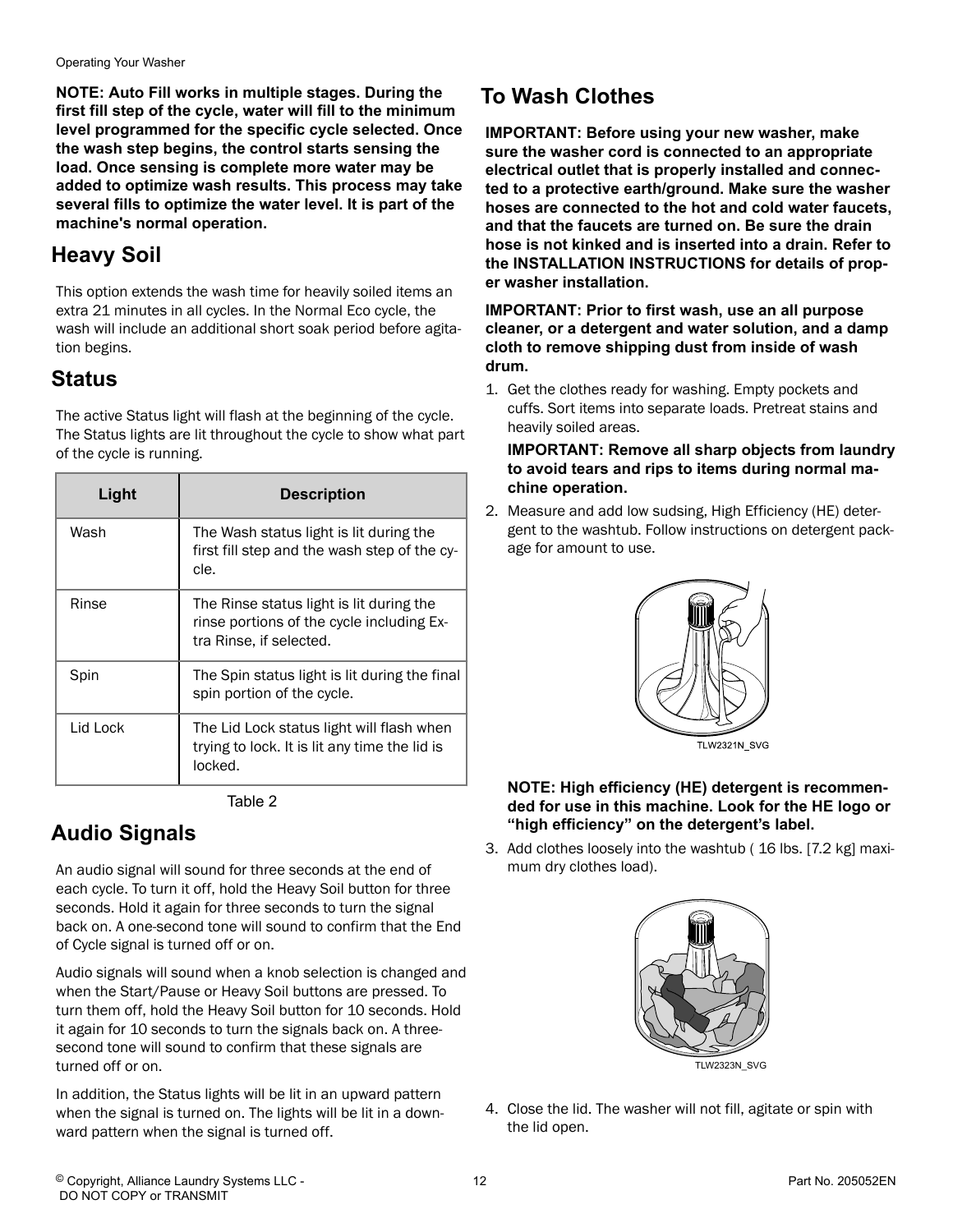

**TLW2324N\_SVG** 

# **WARNING**

**To reduce the risk of serious injury, do not bypass the lid switch or lid lock to permit the washer to agitate or spin with the lid open.**

W939

- 5. Set the WASH TEMPERATURE control. (All rinses are cold.)
- 6. Set the LOAD SIZE (water level) control, AUTO FILL, or AUTO FILL/EXTRA RINSE.
- 7. Select HEAVY SOIL if desired.
- 8. Select the cycle according to the type of fabric being washed. Refer to *[Determine Proper Cycle](#page-10-0)*. If the selected cycle is not the correct cycle for the fabric being washed, you may change the cycle selection at any time until the first wash fill is complete.

#### **IMPORTANT: Once the first wash fill is complete, changing the Cycle Selection knob will have no effect.**

#### **NOTE: The Normal Eco cycle is recommended for everyday cottons and linens.**

9. Press the START/PAUSE button to begin the cycle. The lid will stay unlocked during the first fill so you can easily add items. The lid will lock automatically after the initial wetdown fill and before agitation begins.

#### **NOTE: Lid must be closed for fill, agitation and spin to start.**

During the first fill when the Auto Fill Load Size is selected, water fills to the minimum level programmed for the specific cycle selected. Once the wash step begins, the control starts sensing the load. Once sensing is complete more water may be added to optimize wash results.

The washer will stop (pause) shortly before the wash and rinse spins. This is a normal part of the cycle.

The lid will automatically unlock at the end of the cycle after a short pause to ensure there is no washtub movement.

#### **Pausing the Cycle**

The lid will stay unlocked during the first wash fill so you can add items. Lifting the lid during this time will pause the cycle. You must press the Start/Pause button once the lid is closed to resume the cycle.

You can also pause the cycle after the first fill to unlock the lid. However the cycle selection can't be changed at this time.

#### **NOTE: You can't pause a cycle right after starting it. There is a short delay while the machine is energizing.**

- 1. To pause a running cycle, press the Start/Pause button once. The current Status light will go out.
- 2. The lid will unlock after about 10 seconds if the cycle is in agitate or up to 60 seconds if the cycle is in spin.
- 3. The LID LOCK Status light will flash to indicate the cycle is paused.
- 4. Press the Start/Pause button again to resume the cycle. It will start from the place it was in the cycle when paused. You can't change the cycle selection while it is paused.

The Auto Fill sensing stage will begin again after the cycle has been restarted. If you pause the cycle to add an item, once the cycle resumes it will sense if more water needs to be added or not.

#### **Canceling the Cycle**

You can change the cycle during the first wash fill. If you need to change the cycle after that you must cancel it first.

- 1. To cancel a cycle, hold the Start/Pause button for three seconds.
- 2. The lid will unlock after about 10 seconds if the cycle is in agitate or up to 60 seconds if the cycle is in spin.
- 3. The LID LOCK Status light will go out.
- 4. You can now change the cycle type, if desired. For example, you may want to change it from HEAVY DUTY to DELICATE depending on the type of clothes being washed.
- 5. Press the Start/Pause button to start the new cycle.

#### **NOTE: If you change the cycle and press Start/Pause before the lid unlocks, the new cycle will begin after the motor has stopped.**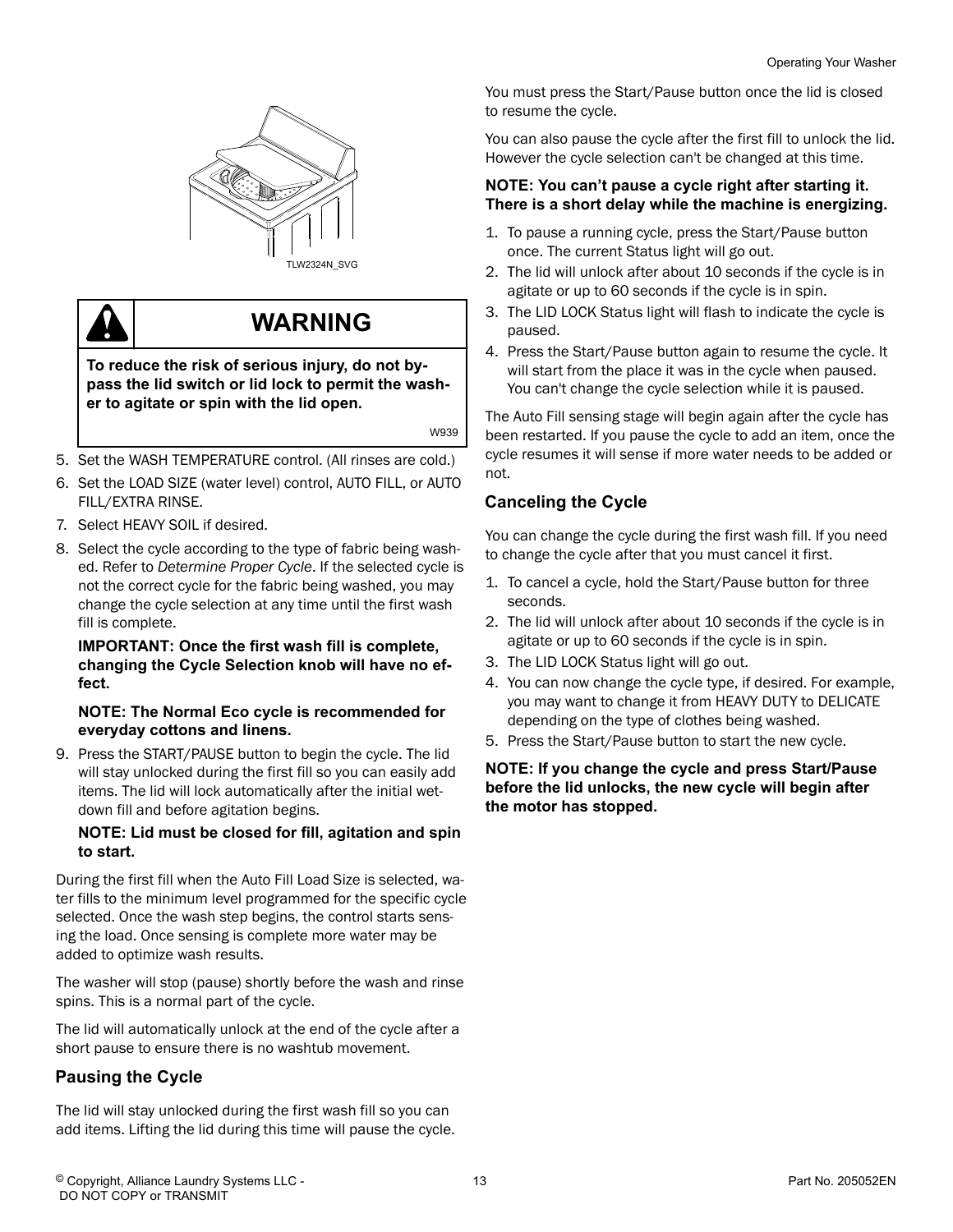# <span id="page-13-0"></span>**Cycle Operation**

The cycles of your washer include several different stages. Refer to the tables below for what can be expected during the cycles that you select.

The times listed are the default times. They are approximate and will vary depending on the cycle and options chosen.

The Extra Rinse option must be selected to be included in the cycle.

**NOTE: The rinse water temperature will be cold, including when optional rinses are selected.**

| <b>Normal Eco Cycle</b>     |                            |                                  |                        |                   |                 |
|-----------------------------|----------------------------|----------------------------------|------------------------|-------------------|-----------------|
| <b>Cycle Stage</b>          | <b>Activity</b>            | <b>Default Time</b><br>(minutes) | <b>Agitation Level</b> | <b>Spin Speed</b> | <b>Comments</b> |
| Wash                        | Fill/Agitate               | 34:00                            | High                   | Medium            |                 |
| <b>Extra Rinse</b>          | Spin/Fill/Agitate/<br>Spin | 18:00                            | High                   | Medium            | Option          |
| <b>Final Spin</b>           | Spin-Spray                 | 14:30                            |                        | High              |                 |
| Total (without Op-<br>tion) |                            | 48:30                            |                        |                   |                 |

| Heavy Duty, Perm Press, Delicates, Handwash Cycles |                   |                                                                                    |                                          |                                                          |                 |
|----------------------------------------------------|-------------------|------------------------------------------------------------------------------------|------------------------------------------|----------------------------------------------------------|-----------------|
| <b>Cycle Stage</b>                                 | <b>Activity</b>   | <b>Default Time</b><br>(minutes)                                                   | <b>Agitation Level</b>                   | <b>Spin</b><br><b>Speed</b>                              | <b>Comments</b> |
| Wash                                               | Fill/Agitate/Spin | Heavy Duty = $28:30$<br>Perm Press = $19:30$<br>Delicates, Hand-<br>wash = $18:30$ | Heavy Duty = High<br>All Others = Medium | <b>Heavy Duty</b><br>$=$ Medium<br>All Others<br>$=$ Low |                 |
| <b>Extra Rinse</b>                                 | Fill/Agitate/Spin | 12:30                                                                              | Heavy Duty = High<br>All Others = Medium | <b>Heavy Duty</b><br>$=$ Medium<br>All Others<br>$=$ Low | Option          |
| Rinse                                              | Fill/Agitate      | 6:30                                                                               | Heavy Duty = High<br>All Others = Medium |                                                          |                 |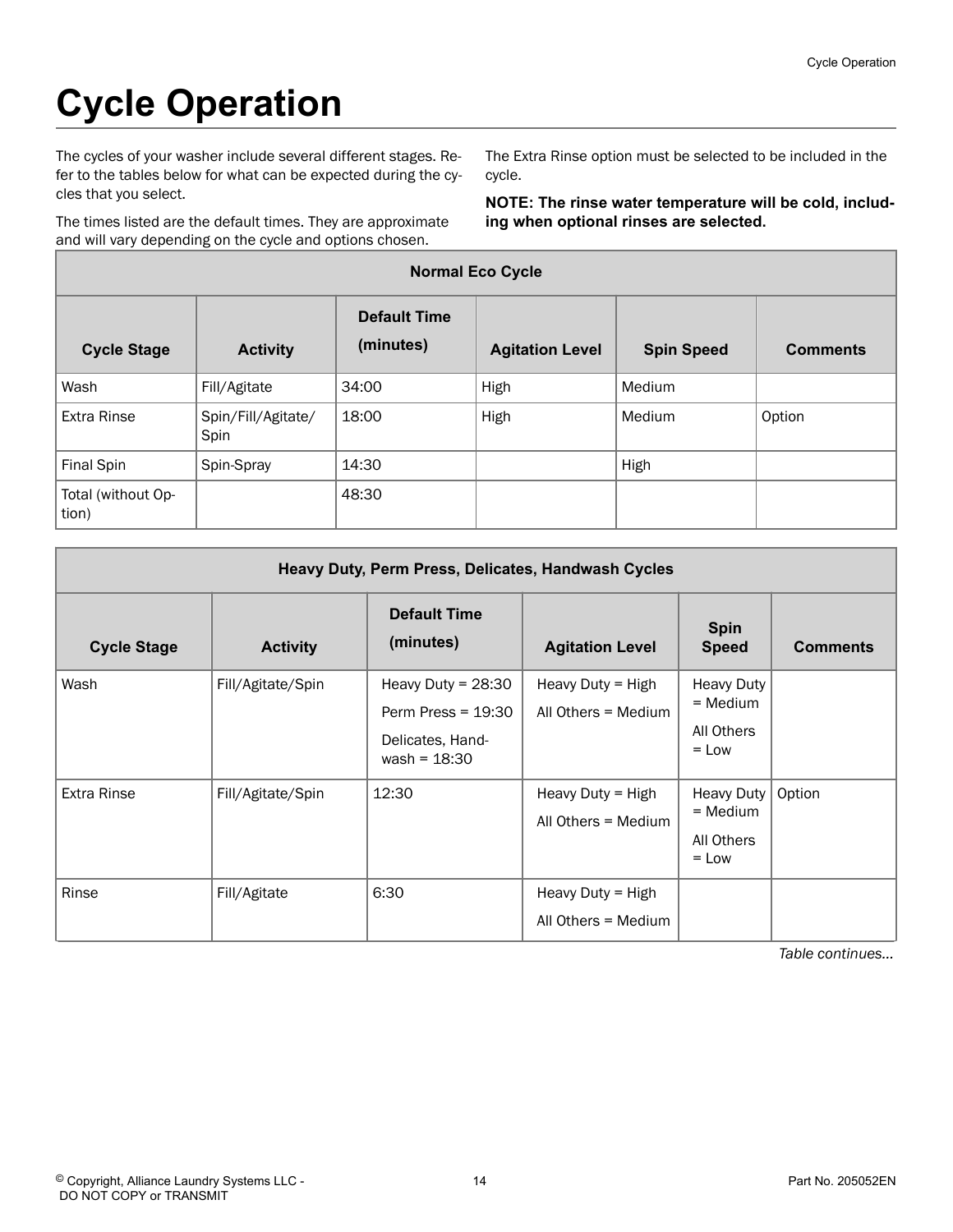#### Cycle Operation

<span id="page-14-0"></span>

| Heavy Duty, Perm Press, Delicates, Handwash Cycles |                 |                                    |                        |                                   |                 |
|----------------------------------------------------|-----------------|------------------------------------|------------------------|-----------------------------------|-----------------|
| <b>Cycle Stage</b>                                 | <b>Activity</b> | <b>Default Time</b><br>(minutes)   | <b>Agitation Level</b> | <b>Spin</b><br><b>Speed</b>       | <b>Comments</b> |
| Final Spin                                         | Spin            | 10:00                              |                        | <b>Heavy Duty</b><br>$=$ High     |                 |
|                                                    |                 |                                    |                        | Perm<br>$Press =$<br>Medium       |                 |
|                                                    |                 |                                    |                        | Delicates,<br>Handwash<br>$=$ Low |                 |
| Total (without Option)                             |                 | Heavy Duty = $45:00$               |                        |                                   |                 |
|                                                    |                 | Perm Press = $36:00$               |                        |                                   |                 |
|                                                    |                 | Delicates, Hand-<br>$wash = 35:00$ |                        |                                   |                 |

| <b>Spin Only Cycle</b>                                                                                                                    |                   |       |      |        |        |
|-------------------------------------------------------------------------------------------------------------------------------------------|-------------------|-------|------|--------|--------|
| <b>Default Time</b><br>(minutes)<br><b>Cycle Stage</b><br><b>Activity</b><br><b>Comments</b><br><b>Agitate Level</b><br><b>Spin Speed</b> |                   |       |      |        |        |
| <b>Extra Rinse</b>                                                                                                                        | Fill/Agitate/Spin | 12:30 | High | Medium | Option |
| Final Spin                                                                                                                                | Spin              | 10:00 |      | High   |        |
| Total (without Op-<br>tion)                                                                                                               |                   | 10:00 |      |        |        |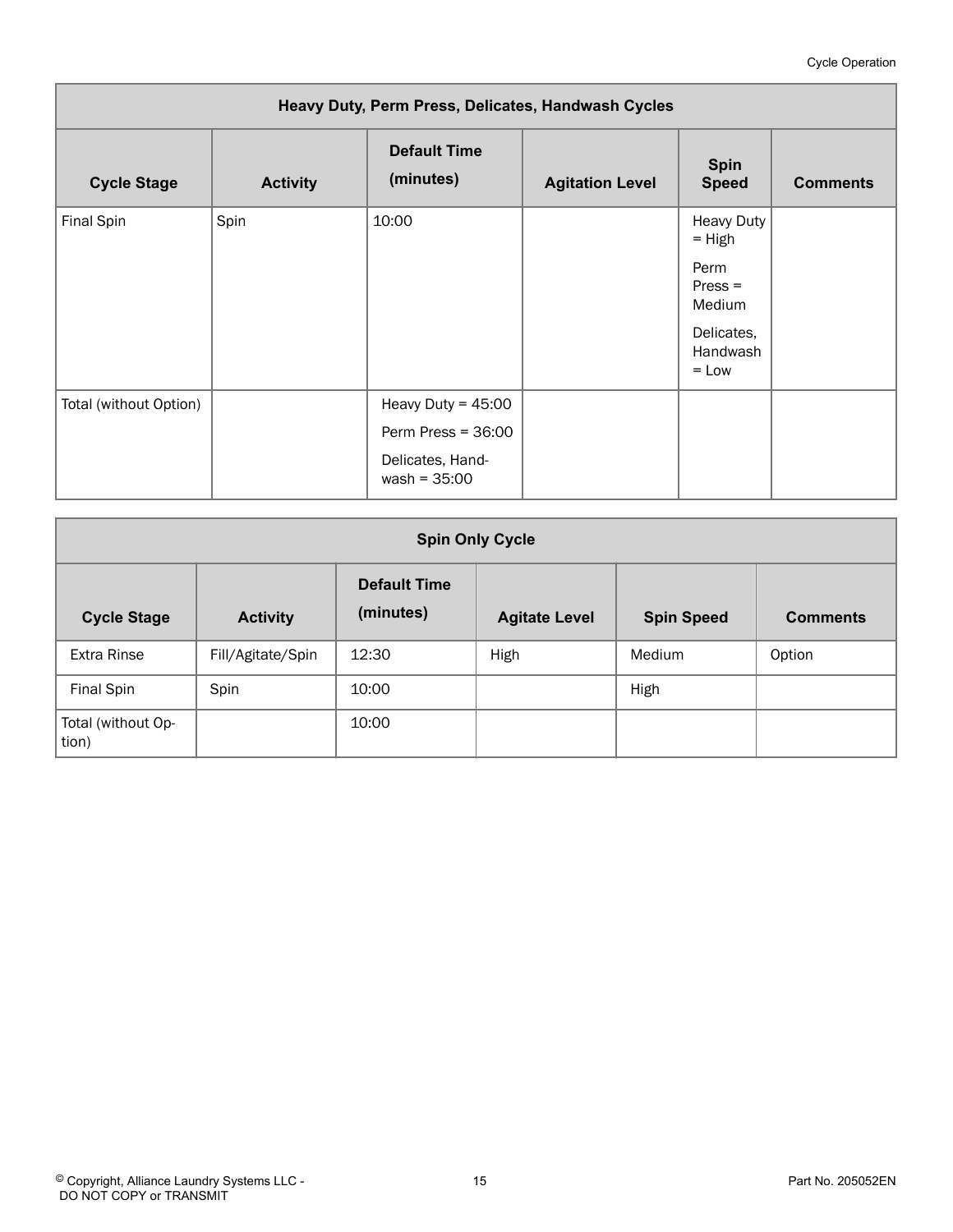### <span id="page-15-0"></span>**Common Washer Sounds**

| <b>Sounds</b>                                               | Cause                                                                                                              |
|-------------------------------------------------------------|--------------------------------------------------------------------------------------------------------------------|
| Pump turning on and off dur-<br>ing spin part of cycle      | The pump will turn off and on<br>several times during the final<br>spin cycle.                                     |
| Washer speeding up during<br>wash part of cycle             | Depending on the cycle, the<br>wash routine will either pick<br>up speed or slow down.                             |
| Clicking toward the bottom of<br>washer after pushing Start | The motor control is powering<br>up.                                                                               |
| Clicking near lid                                           | The lid lock is engaging.                                                                                          |
| Lid lock clicking at end of cy-<br>cle or while pausing     | The lid lock needs to make<br>two clicks before fully releas-<br>ing. Wait to hear both before<br>opening the lid. |

#### Table 3

### **Optional Features**

#### **Bleach Dispenser**

The bleach dispenser is located in the left front corner, under the lid.

Use liquid bleach in the dispenser. Powdered bleach must not be used in the dispenser. Add powdered bleach to the wash water.

Use no more than one cup chlorine bleach for large loads and one-half cup for small loads.

Carefully pour recommended amount of bleach into the dispenser before the start of the wash cycle.

Be careful not to spill undiluted bleach. It is a strong chemical and can damage some fabrics if it is not properly diluted.

Bleach is very corrosive and overfilling the dispenser can cause chemical damage to the washer components. Components damaged by bleach are not covered under the product warranty.

#### **Fabric Softener Dispenser**

Fabric softener should not be used with the Normal Eco or Spin Only cycles unless the Extra Rinse option is also selected.

#### *To Use Dispenser*

After the clothes are loaded into the washtub and before the start of the WASH cycle, pour the proper amount of liquid fabric softener into the bottle measuring cap (refer to bottle directions). Pour into dispenser.

The large fabric softener dispenser allows for the fabric softener to be diluted with water. We recommend adding water up to the fill level. Do not exceed tip of arrow which indicates correct fill level. Over-filling can allow fabric softener to spill onto the clothes, causing stains on clothes if the softener comes into contact with detergent suds.

Setting the water level to Large, Auto Fill or Auto Fill/Extra Rinse will result in better performance from the fabric softener.

The fabric softener will remain in the dispenser during the wash fill, agitation and spin. At the end of the wash spin, the liquid fabric softener will be dispensed into the washtub through the slots in the agitator and will be mixed with the incoming rinse water.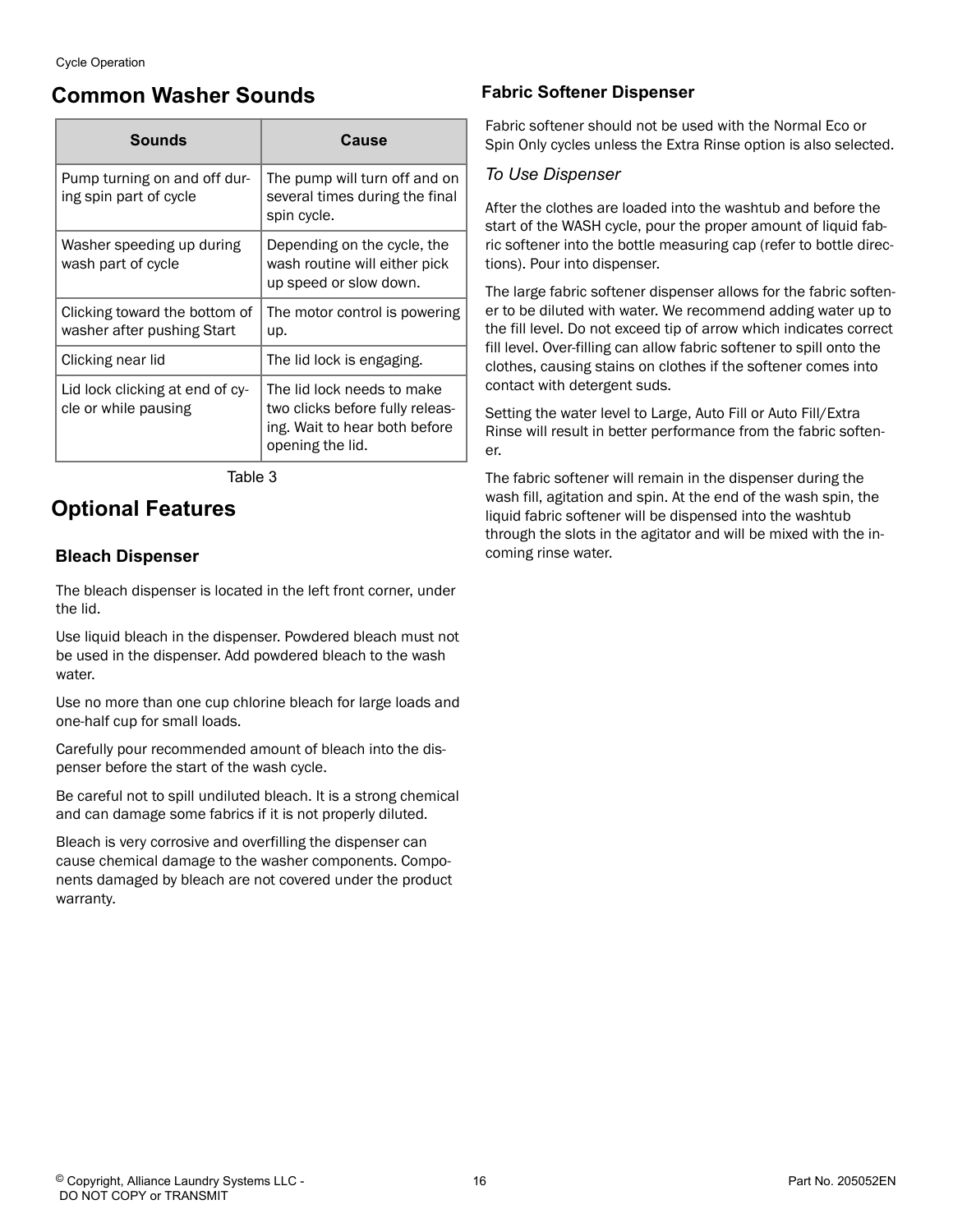#### *To Clean the Dispenser*

- 1. Grasp the entire fabric softener assembly firmly with both hands and place your thumbs inside the hole at the top.
- 2. Pull quickly up and towards you. The assembly will come off the agitator.
- 3. Lay down a cloth on a hard, flat surface.
- 4. Lay the assembly on the cloth on its side so the vertical lines are facing up.
- 5. Place your palms on the ridge at the base of the dispenser housing and press down firmly. The assembly will split apart for easy cleaning.
- 6. Soak housing, cup and funnel in hot soapy water. Use a small brush to scrub if needed.
- 7. Rinse housing, cup and funnel clean.
- 8. The inside of the agitator can also be cleaned.
- 9. After cleaning, install dispenser funnel, cup and housing until they click into place.
- 10. Push assembly directly downward onto top of agitator until firmly snapped in place.

**IMPORTANT: When adding detergent to the wash load, DO NOT allow any detergent to enter the softener dispenser cup. If this happens, refer to the cleaning instructions.**



TLW2278N\_SVG

- 1. Dispenser Housing
- 2. Dispenser Cup
- 3. Dispenser Funnel
- 4. Agitator

 *Use Tips*

- Fabric softener spilled onto garments may cause staining. To remove, dampen stain and rub with bar soap. Wash as usual.
- Liquid fabric softeners will be dispensed during the first rinse and should not be combined with bleach, bluing, starch, detergents, soaps or packaged water conditioners.
- When adding detergent to wash water, do not allow any to enter into softener dispenser cup, as softener will become gummy.

To prevent softener buildup, the dispenser can be filled with clean water for automatic cleaning. This can be done in washing cycles other than when softener is used.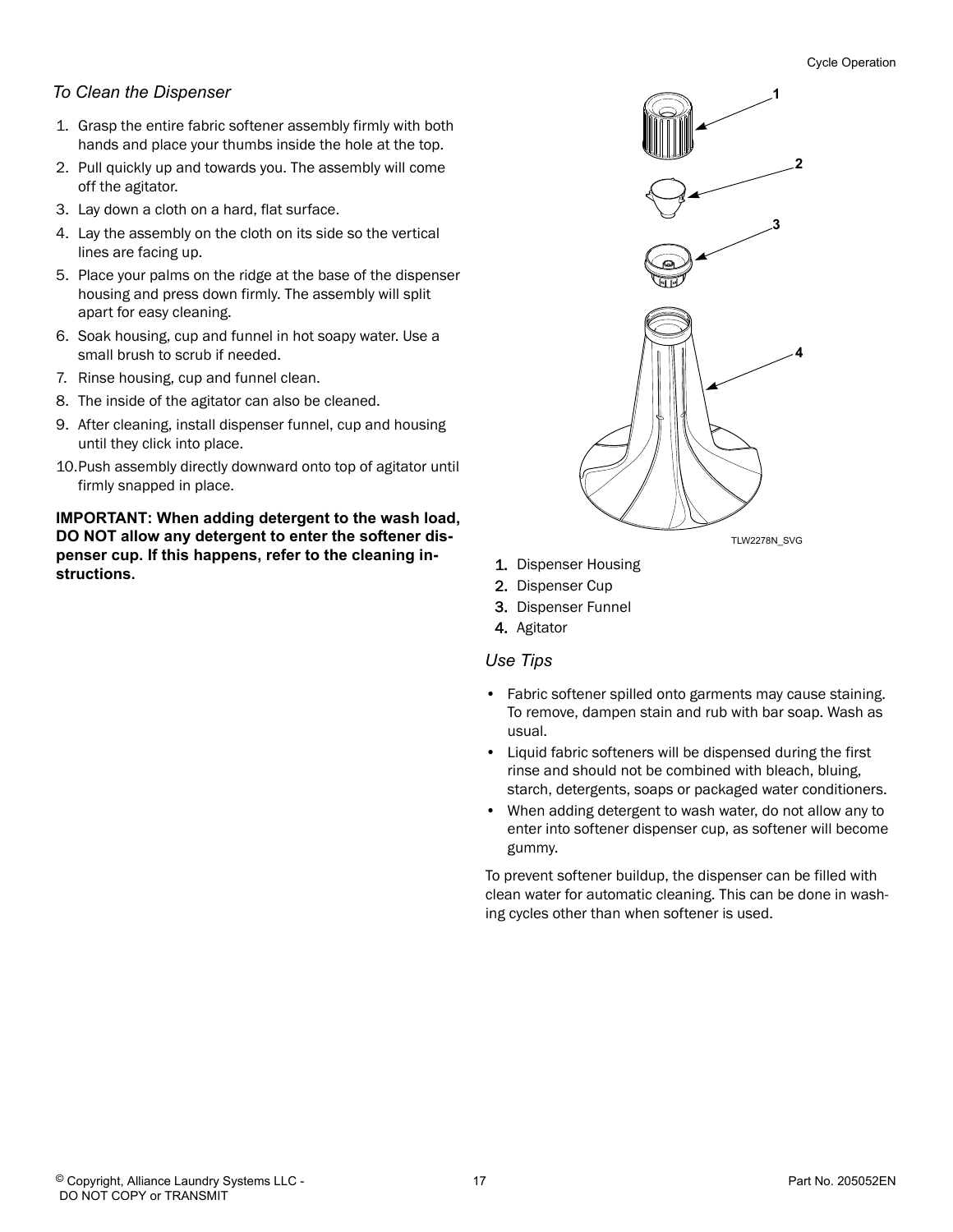# <span id="page-17-0"></span>**Clothing Care**

# **Clothing Concerns**

To keep clothes looking white or bright, use good washing practices at all times to prevent a gradual build-up of soil or water hardness minerals on them. If you notice that your

clothes are not as bright as they should be, take corrective measures immediately.

| <b>Problem</b>          | Cause                                      | <b>Solution</b>                                                                                                                                                                                                                                                                  |
|-------------------------|--------------------------------------------|----------------------------------------------------------------------------------------------------------------------------------------------------------------------------------------------------------------------------------------------------------------------------------|
| Gray or Dingy Clothes   | Insufficient Detergent                     | Add more detergent to washtub before<br>loading clothes.                                                                                                                                                                                                                         |
|                         |                                            | Mild detergents are not suitable for<br>average soil.                                                                                                                                                                                                                            |
|                         | <b>Improper Sorting</b>                    | Wash whites separately. Separate light<br>from heavily soiled items. Clothes can<br>pick up soil from dirty wash water.                                                                                                                                                          |
|                         | Nonphosphate Detergent and Hard Wa-<br>ter | Follow package directions. Soften water<br>if possible.                                                                                                                                                                                                                          |
|                         | Water Not Hot Enough                       | White clothes will stay whiter with hot<br>wash water. Increase temperature.                                                                                                                                                                                                     |
|                         | <b>Overcrowding Washer</b>                 | Clothes must circulate freely through<br>the water for best results.                                                                                                                                                                                                             |
| <b>Yellowed Clothes</b> | <b>Unremoved Soil</b>                      | Skin soil is hard to remove. Check hem<br>edge of sheets and pillowcases, bottom<br>end of t-shirts, etc. If this portion is<br>white and center is yellow, the fabric<br>contains unremoved soil. Use sufficient<br>detergent and a hot wash. Chlorine<br>bleach may be needed. |
|                         | Clothes Stained from Iron in the Water     | To test for an iron stain, use a rust re-<br>mover that is recommended for use<br>with washing machines on a portion of<br>the garment. Follow bottle directions for<br>larger items.                                                                                            |
|                         | Older Clothes                              | Some white fabrics turn yellow with age<br>and cannot be whitened.                                                                                                                                                                                                               |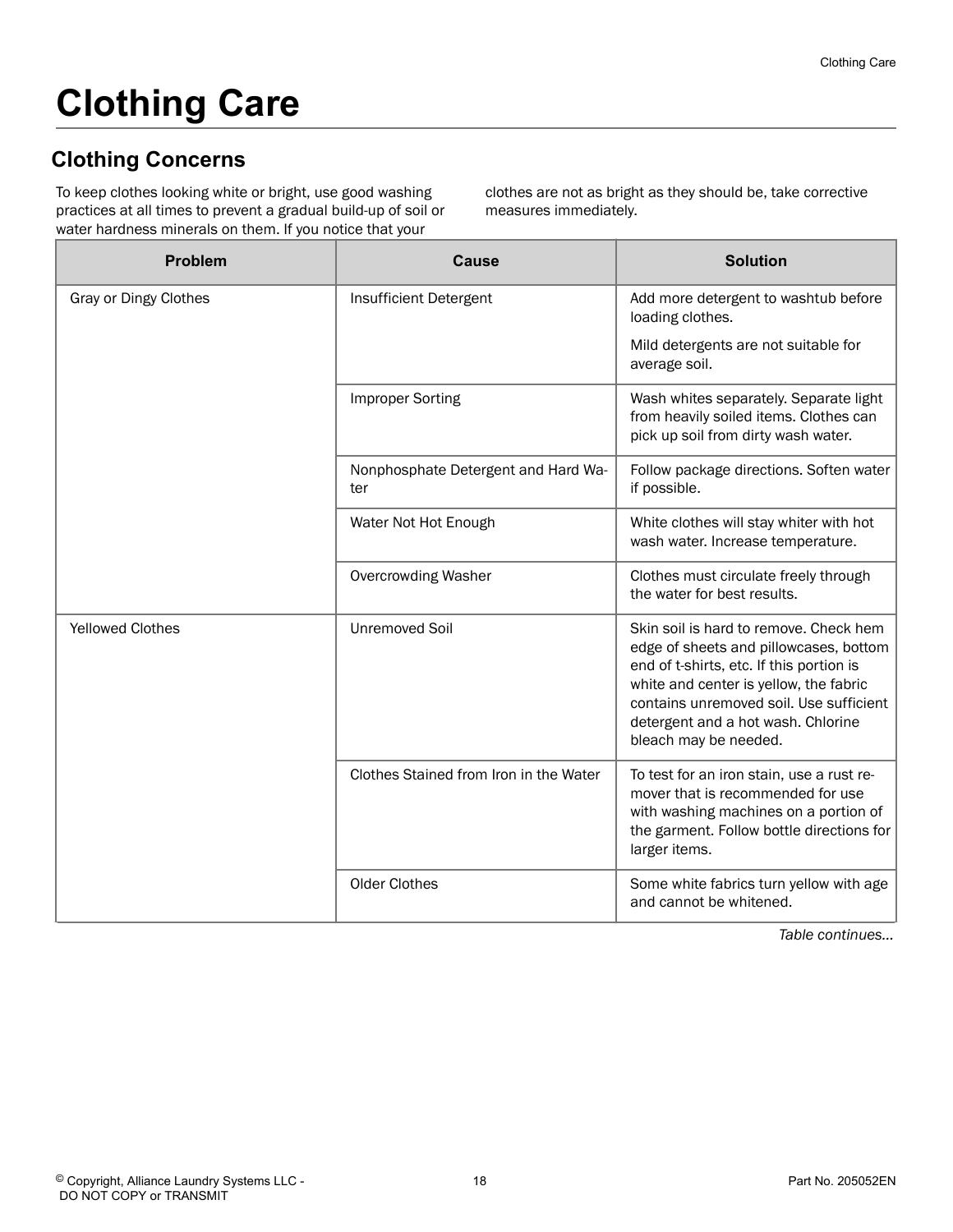| <b>Problem</b>                    | <b>Cause</b>                                      | <b>Solution</b>                                                                                           |
|-----------------------------------|---------------------------------------------------|-----------------------------------------------------------------------------------------------------------|
| <b>Clothes Tearing or Damaged</b> | Improper Use of Chlorine Bleach                   | No correction for bleach damaged<br>clothes.                                                              |
|                                   |                                                   | Always measure and dilute bleach.<br>Take extra care to avoid unwanted spill-<br>ing.                     |
|                                   | <b>Insufficient Precare</b>                       | Fasten all hooks and zippers. Mend<br>tears. Remove objects from pockets.                                 |
|                                   | Overcrowding or Overloading                       | Make sure all items can move freely<br>during agitation.                                                  |
| <b>Excessive Lint</b>             | <b>Improper Sorting</b>                           | Fabrics that shed lint cannot be wash-<br>ed with fabrics that receive lint.                              |
|                                   | Insufficient Detergent/Non-phosphate<br>Detergent | Use enough detergent so lint remains<br>suspended in water and flushed out.<br>Do not oversuds the water. |
|                                   | Mixing Fabric Types                               | Knits and permanent press attract lint.<br>Wash these only with similar items.                            |
|                                   |                                                   | Use fabric softener in rinse water.                                                                       |
| Wrinkling                         | <b>Improper Sorting</b>                           | Heavy items like towels should not be<br>washed with light items like night-<br>gowns.                    |
|                                   | Improper Cycle                                    | Make sure cycle selected is appropriate<br>for type of clothes.                                           |
|                                   | Improper Temperature                              | Using a warm or cold wash and a cold<br>rinse reduces wrinkling.                                          |
|                                   | Too Many Clothes in Washer                        | Clothes must circulate freely through<br>the water for best results.                                      |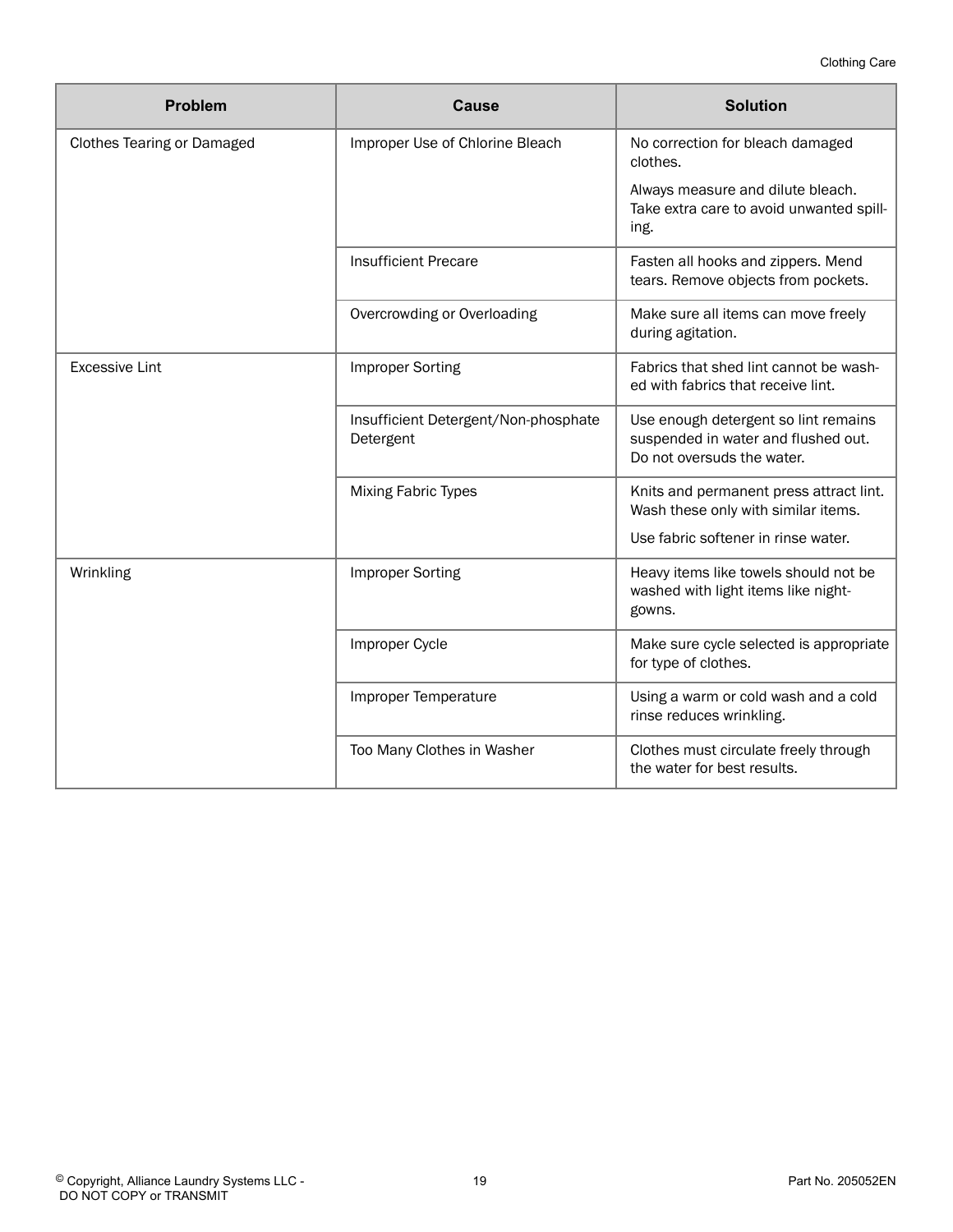# <span id="page-19-0"></span>**Maintenance**

# **Cold Weather Care**

If the unit is delivered on a cold day (below freezing), or is stored in an unheated room or area during the cold months, do not attempt to operate the washer until it has had a chance to warm up. Water from the previous cycle may remain.

#### **Winterizing the Washer**

Follow these steps to prevent damage from freezing water.

- 1. Unplug washer.
- 2. Remove two screws from bottom of front panel.
- 3. Remove hose from drain pump.
- 4. Let water drain out and reconnect hose.
- 5. Turn off water supply.
- 6. Remove fill hoses and allow them to drain.
- 7. Use compressed air to blow water out of water valve:
	- a. Plug washer into electrical power.
	- b. Select a Warm wash temperature.
	- c. Start a cycle. This will open both sides of water valve.
	- d. Use compressed air to blow out any residual water.

### **Care of Your Washer**

Use only a damp or sudsy cloth for cleaning the control panel. Some cleaning products may harm the finish on the control panel or damage the interior. DO NOT use products that contain alcohol on the control panel. Wipe the panel dry after cleaning.

Wipe the washer cabinet as needed. If detergent, bleach or other washing products are spilled on the cabinet, wipe immediately. Some products will cause permanent damage if spilled on the cabinet.

Do not use scouring pads or abrasive cleansers on control panel or cabinet.

The washtub will need no particular care though it may need rinsing or wiping after some unusual loads have been washed. This also may be necessary if too little detergent has been used.

Leave the lid open to allow the inside of the washer to dry out after use. This helps prevent musty odors from developing.

The agitator should not be removed except for service. The washtub is designed to be self cleaning.

### **Replacing Hoses**

Hoses and other rubber parts deteriorate after extended use. Hoses may develop cracks, blisters or material wear from the temperature and constant high pressure they are subjected to.

All hoses should be checked on a monthly basis for any visible signs of deterioration. Any hose showing the signs of deterioration listed above should be replaced immediately. All hoses should be replaced every five years.

Flood safe hoses often can be the cause for no fill or slow fill issues. They are not recommended. Only use replacement fill hoses from the manufacturer.

### **Filter Screens**

Check the filter screens in the fill hoses for debris or damage every six months. Clean or replace them if necessary.

If the washer is filling with water slower than normal, check the filter screens. Clean or replace them if necessary.

Order filter screen Part No. 803615 from the nearest authorized parts distributor.

### **Vacations and Extended Non-Use**

**IMPORTANT: To avoid possible property damage due to flooding, turn off the water supply to the washer whenever there will be an extended period of non-use.**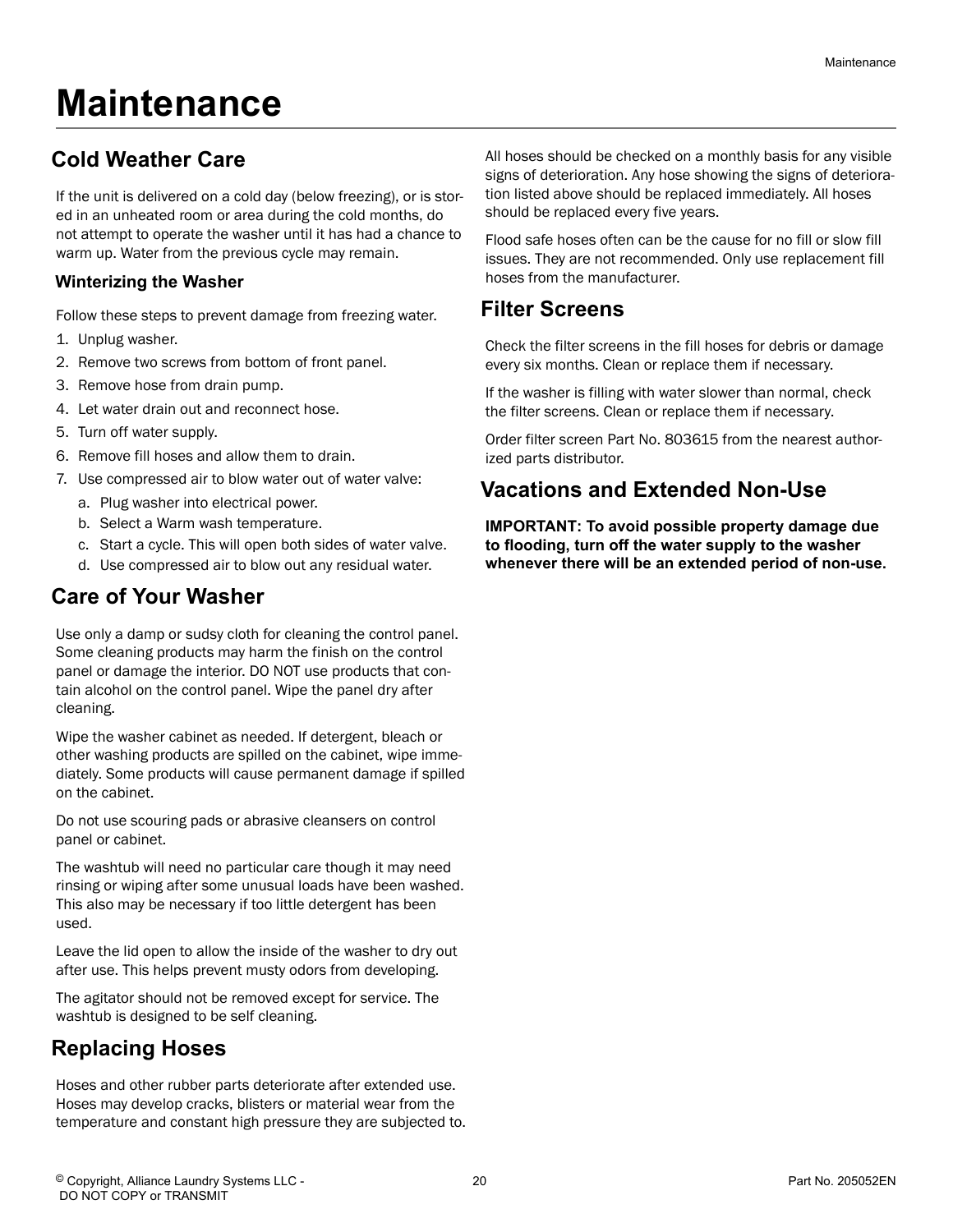# <span id="page-20-0"></span>**Preventative Maintenance**

Follow these guidelines to ensure the washer operates properly. Call for service if you observe any of the following: water of any amount on the floor, an increase in operating noise or water remaining in the wash basket after a cycle.

| <b>Frequency</b> | <b>Maintenance Proce-</b><br>dure                                                                                                                                                                                                                                                                                   |
|------------------|---------------------------------------------------------------------------------------------------------------------------------------------------------------------------------------------------------------------------------------------------------------------------------------------------------------------|
| Monthly          | 1. Check all hoses and the<br>drain for leaks.<br>2. Check the lid switch for<br>proper operation.<br>3. Check to make sure the<br>washer is level.<br>4. Clean upper 2-3 inches of<br>wash tub. Fill washer with<br>warm water at highest<br>setting. Use an all-pur-<br>pose cleaner or a steel<br>wool soap pad. |
| Every six months | 1. Clean the filter screens in<br>the fill hoses.                                                                                                                                                                                                                                                                   |
| Every five years | 1. Have a qualified service<br>technician conduct gener-<br>al preventative mainte-<br>nance on the washer to<br>ensure it operates proper-<br>ly.<br>Replace the fill hoses.<br>2.                                                                                                                                 |

Table 4

### **Reinstallation of Shipping Materials**

You must install the shipping brace and shipping plug any time the washer is moved.

#### **Shipping Brace**

The shipping brace in the lid opening should be saved and reinstalled whenever the washer is moved. To reinstall the brace, open the washer lid and place the brace over the washer agitator, placing the back of the brace into the lid opening first.

#### **Shipping Plug**

The plastic shipping plug should be saved and reinstalled any time the washer is moved. The plug fits into two openings: The base opening and the shipping plug opening on the bottom of the movable pivot dome. The plug MUST be inserted into both openings to prevent damage to the washer. In order to accomplish this, the shipping plug opening must be directly lined up with the base opening.



- 1. Shipping Brace
- 2. Shipping Plug Opening
- 3. Base Opening
- 4. Shipping Plug

After the shipping brace has been installed in the lid opening, tilt washer back enough to access base opening.

Insert shipping plug into base opening and, using the palm of your hand, push shipping plug into washer until it snaps into shipping plug opening.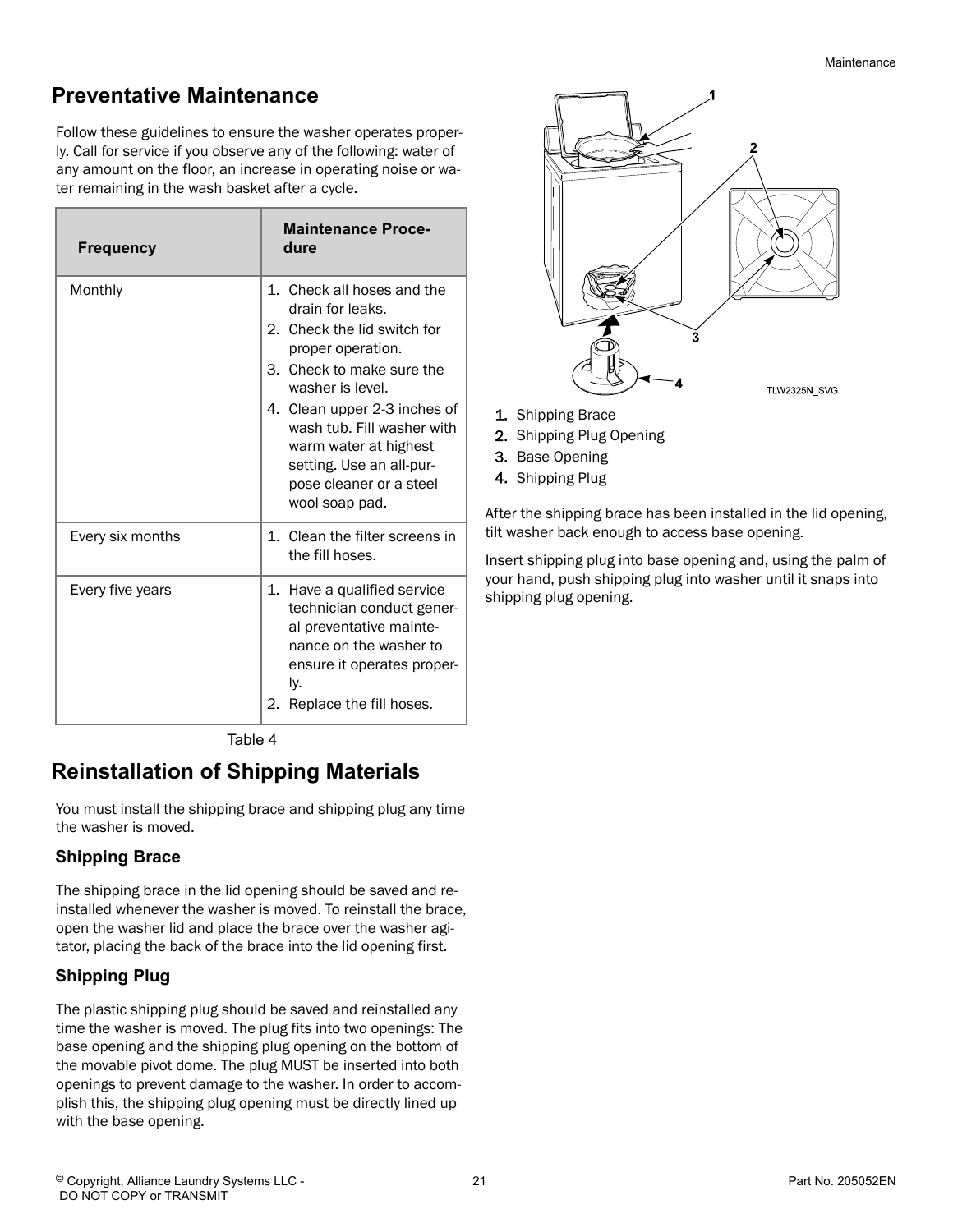# <span id="page-21-0"></span>**Troubleshooting**

Try these troubleshooting tips before making a service call.

They may save you time and money.

| <b>Washer Symptom</b>     | <b>Possible Cause/Solution</b>                                                                                                                                                                                                                                                                                                                                                                                                                                                                                                                                                                                                                                                                                                                                                                                                                                                                                                                                                                                                                                                                                                                                                                                                                                                                                                           |
|---------------------------|------------------------------------------------------------------------------------------------------------------------------------------------------------------------------------------------------------------------------------------------------------------------------------------------------------------------------------------------------------------------------------------------------------------------------------------------------------------------------------------------------------------------------------------------------------------------------------------------------------------------------------------------------------------------------------------------------------------------------------------------------------------------------------------------------------------------------------------------------------------------------------------------------------------------------------------------------------------------------------------------------------------------------------------------------------------------------------------------------------------------------------------------------------------------------------------------------------------------------------------------------------------------------------------------------------------------------------------|
| Won't Fill                | Make sure power cord is plugged all the way into the electrical outlet.<br>$\bullet$<br>Make sure hot and cold water faucets are turned on.<br>Make sure lid is closed.<br>$\bullet$<br>Make sure that the fill hoses are not kinked or twisted.<br>$\bullet$<br>Press Start/Pause button to start washer.<br>Make sure that the controls are properly set.<br>In the Normal Eco cycle, during the rinse portion of the cycle, the tub won't fill with<br>water. Instead, there is a spray rinse.<br>Make sure that the last spin has been completed.<br>Check the laundry room fuse or circuit breaker.<br>Clean the screens in the water mixing valve and the filter screens located at the<br>faucet end of the fill hoses. (Owner is responsible for service calls regarding clean-<br>ing of the screens.)<br>Water is being siphoned from the washer during the cycle. Refer to the Installation<br>instructions to make sure that the drain hose has been properly installed.<br>Are flood safe stainless steel hose devices installed on the fill hoses? Such assem-<br>blies are designed to shut off the water flow if an increase in flow volume is detec-<br>ted (such as a burst hose). It is possible the devices are activating falsely. Replace<br>these fill hoses with hoses that came with the unit from the factory. |
| Won't Start               | Make sure lid is closed.<br>$\bullet$<br>Press Start/Pause button to start washer.<br>Make sure power cord is plugged all the way into the electrical outlet.<br>Make sure that the controls are properly set.<br>Check the laundry room fuse or circuit breaker.                                                                                                                                                                                                                                                                                                                                                                                                                                                                                                                                                                                                                                                                                                                                                                                                                                                                                                                                                                                                                                                                        |
| Won't Agitate             | Make sure lid is closed.<br>$\bullet$<br>Press Start/Pause button to start washer.<br>Make sure power cord is plugged all the way into the electrical outlet.<br>Check the laundry room fuse or circuit breaker.<br>Broken drive belt. Call the service person.                                                                                                                                                                                                                                                                                                                                                                                                                                                                                                                                                                                                                                                                                                                                                                                                                                                                                                                                                                                                                                                                          |
| Won't Spin                | Make sure lid is closed.<br>Press Start/Pause button to start washer.<br>Make sure power cord is plugged all the way into the electrical outlet.<br>Check the laundry room fuse or circuit breaker.<br>Broken drive belt. Call the service person.                                                                                                                                                                                                                                                                                                                                                                                                                                                                                                                                                                                                                                                                                                                                                                                                                                                                                                                                                                                                                                                                                       |
| Stops/Pauses During Cycle | Pauses are part of the washer's normal operation. The washer will stop (pause)<br>٠<br>shortly before the wash and rinse spins.<br>Check the laundry room fuse or circuit breaker.<br>$\bullet$                                                                                                                                                                                                                                                                                                                                                                                                                                                                                                                                                                                                                                                                                                                                                                                                                                                                                                                                                                                                                                                                                                                                          |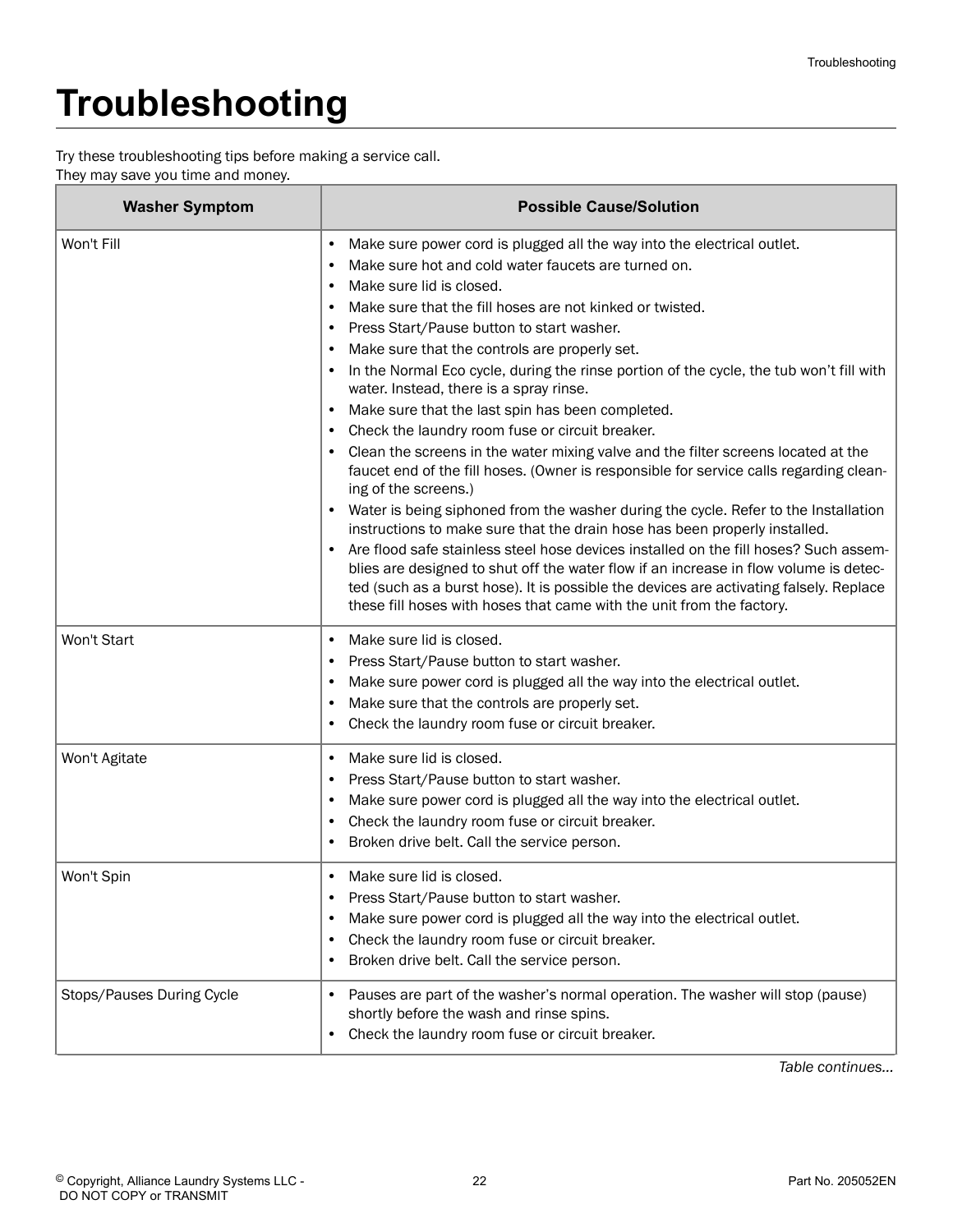| <b>Washer Symptom</b>                                    | <b>Possible Cause/Solution</b>                                                                                                                                                                                                                                                                                                                                                                                                                                                                                     |
|----------------------------------------------------------|--------------------------------------------------------------------------------------------------------------------------------------------------------------------------------------------------------------------------------------------------------------------------------------------------------------------------------------------------------------------------------------------------------------------------------------------------------------------------------------------------------------------|
| Won't Drain                                              | Make sure drain hose is not kinked or twisted.<br>$\bullet$<br>Make sure drain hose is not clogged.<br>٠<br>Make sure drain receptacle is not clogged.<br>٠<br>Refer to the Installation instructions to make sure that the drain hose has been<br>٠<br>properly installed.                                                                                                                                                                                                                                        |
| <b>Water Leaks</b>                                       | Check that fill hoses are properly installed on the faucets and the washer's water<br>٠<br>mixing valve.<br>Check the condition of the fill hoses. Replace fill hoses every five years.<br>Make sure drain receptacle is not clogged.<br>$\bullet$<br>Check laundry room plumbing.<br>٠<br>Check house water pressure. In cases of extremely low water pressure, leaking<br>may occur.<br>Laundry load may be oversudsing or overloaded. Use less detergent (or low-suds-<br>ing detergent) and proper load sizes. |
| Is Noisy                                                 | Wash load may be unbalanced. Open lid and redistribute the load.<br>٠<br>Make sure washer is level. Uneven leveling can cause vibration.<br>A newly installed washer may make a knocking sound if the machine has been in<br>storage. The belt may have settled. Run washer through 4-5 cycles to loosen belt.<br>Washer operation will not be affected.                                                                                                                                                           |
| Load Is Too Wet                                          | Wash load may be unbalanced. Open lid and redistribute the load.<br>٠<br>Load is too small. Add items to make full load.<br>٠                                                                                                                                                                                                                                                                                                                                                                                      |
| Wrong Water Temperature                                  | Make sure that the controls are properly set.<br>٠<br>Check fill hoses. Make sure hot faucet hose is connected to hot mixing valve (indi-<br>$\bullet$<br>cated with "H" on the valve bracket) and cold faucet is connected to cold mixing<br>valve (indicated with "C" on the valve bracket).<br>Make sure laundry room water heater is adjusted properly.<br>The Normal Eco cycle uses a colder water temperature.<br>$\bullet$                                                                                  |
| Too Many Soap Suds                                       | Laundry load may be oversudsing. Make sure you are using low-sudsing, high effi-<br>ciency (HE) detergent.<br>Make sure you are using the amount of detergent recommended on the deter-<br>gent's label. If using non-HE detergent, use only 1/2 of the detergent manufactur-<br>er's recommended amount.<br>Laundry load may be overloaded. Make sure you are using proper load sizes.<br>٠                                                                                                                       |
| <b>Status Lights Flashing</b>                            | Status lights may flash or remain on continuously to indicate an error condition. The<br>number of flashes listed below is followed by a pause. Then the flash sequence will<br>repeat.                                                                                                                                                                                                                                                                                                                            |
| WASH, RINSE STATUS lights flash 2<br>times<br>Fill Error | This code will appear if the washer has not reached the fill level after 30 minutes<br>during a wash or rinse fill.<br>Make sure hot and cold water faucets are turned on.<br>$\bullet$<br>Make sure that the fill hoses are not kinked or twisted.<br>٠<br>Clean the screens in the water mixing valve and the filter screens located at the<br>faucet end of the fill hoses.<br>Unplug the machine for 15 seconds to clear this code.                                                                            |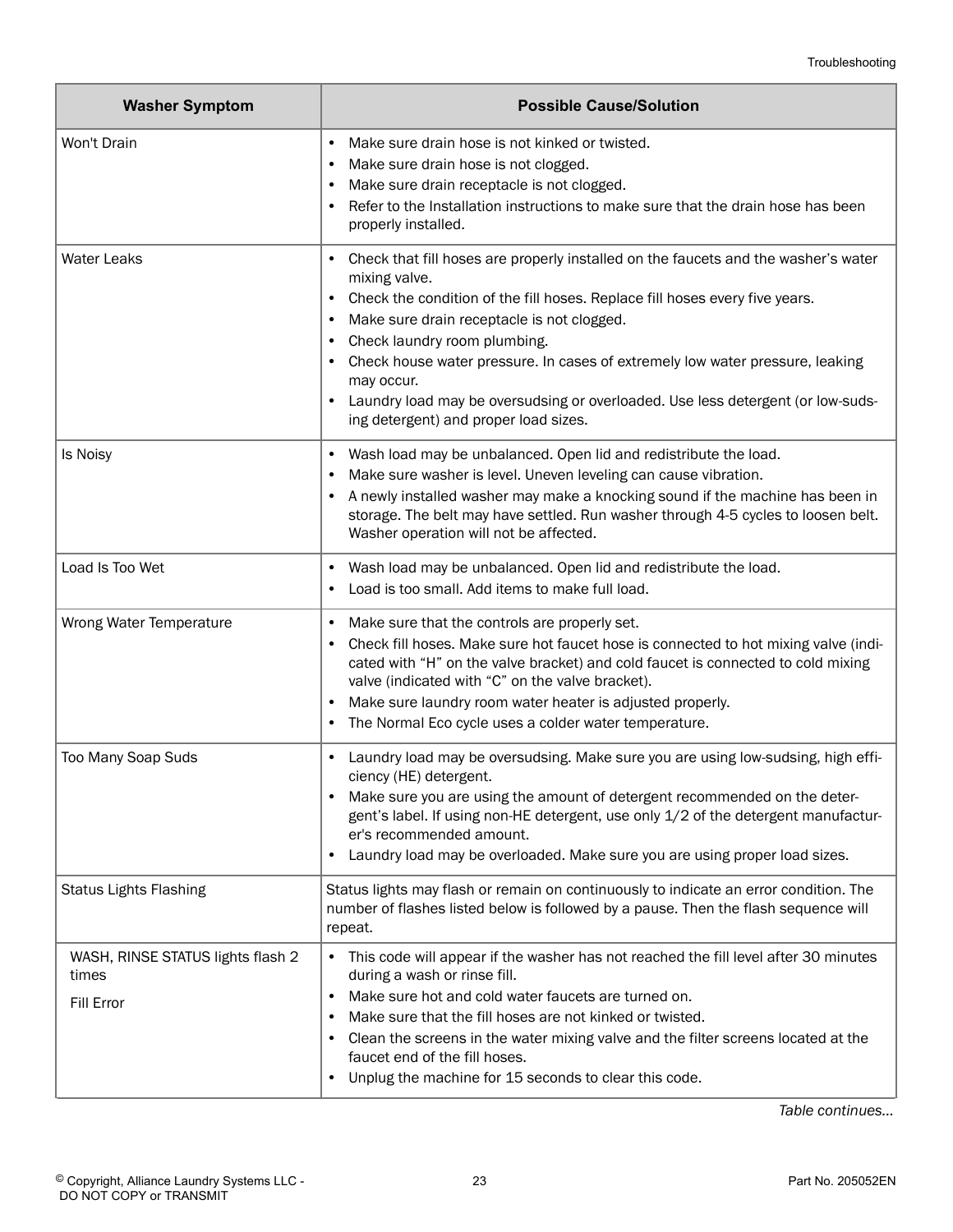| <b>Washer Symptom</b>                                                        | <b>Possible Cause/Solution</b>                                                                                                                                                                                                                                                                                                                                                                                                                                                              |
|------------------------------------------------------------------------------|---------------------------------------------------------------------------------------------------------------------------------------------------------------------------------------------------------------------------------------------------------------------------------------------------------------------------------------------------------------------------------------------------------------------------------------------------------------------------------------------|
| WASH, RINSE STATUS lights on con-<br>tinuously<br>Drain Error                | This code indicates that water is still in the washer at the end of the cycle.<br>$\bullet$<br>Check the drain hose and drain receptacle to make sure they are installed properly<br>and not blocked.                                                                                                                                                                                                                                                                                       |
| WASH, RINSE STATUS lights flash 1<br>time<br>Pressure Sensor Error           | Unplug the machine for 15 seconds to clear this code.<br>The control has detected trouble sensing the water fill level.<br>$\bullet$<br>Unplug the machine and call for service.<br>$\bullet$                                                                                                                                                                                                                                                                                               |
| RINSE, LID LOCK STATUS lights flash<br>3 times<br>Lid Open Error             | The control senses that the lid is open during a running cycle.<br>$\bullet$<br>Unplug the machine to clear this code.<br>$\bullet$                                                                                                                                                                                                                                                                                                                                                         |
| RINSE, LID LOCK STATUS lights flash<br>2 times<br>Lid Lock Error             | The control senses that the lid has unlocked during a running cycle.<br>$\bullet$<br>Unplug the machine to clear this code.<br>$\bullet$                                                                                                                                                                                                                                                                                                                                                    |
| WASH, RINSE STATUS lights flash 2<br>times<br>No Water Flow Error            | The washer has not filled to the proper water level.<br>$\bullet$<br>No or very little change in water level has been sensed within 5 minutes of the cur-<br>rent fill.<br>Make sure hot and cold water faucets are turned on.<br>٠<br>Make sure that the fill hoses are not kinked or twisted.<br>$\bullet$<br>Clean the screens in the water mixing valve and the filter screens located at the<br>faucet end of the fill hoses.<br>Unplug the machine for 15 seconds to clear this code. |
| WASH, RINSE STATUS lights on con-<br>tinuously<br><b>Overflow Error</b>      | This code indicates the washer has filled to the overflow level.<br>$\bullet$<br>The machine will begin to attempt to pump water out if the lid is closed and locked.<br>٠<br>If the code does not clear, unplug the machine and call for service.                                                                                                                                                                                                                                          |
| RINSE, LID LOCK STATUS lights flash<br>3 times<br><b>Lid Unlocking Error</b> | The control senses that the lid will not unlock.<br>$\bullet$<br>Unplug the machine for three minutes to unlock the lid.<br>$\bullet$<br>If the code appears again, call for service<br>٠                                                                                                                                                                                                                                                                                                   |
| RINSE, LID LOCK STATUS lights flash<br>2 times<br>Lid Locking Error          | This code indicates that the lid has not locked.<br>$\bullet$<br>Make sure the lid is closed all the way and try to start the cycle.<br>$\bullet$<br>Open the lid or unplug the machine to clear the code.<br>$\bullet$<br>If this code continues, call for service.<br>$\bullet$                                                                                                                                                                                                           |
| WASH, SPIN STATUS lights flash 2<br>times<br>Max Speed Not Reached Error     | This code indicates that the washer did not reach the maximum intended speed in<br>$\bullet$<br>the final spin.<br>This could be due to an unbalanced load, excessive suds in the load, or too much<br>water left in the tub due to slow draining.<br>Be sure to use proper load sizes that are evenly distributed in the wash basket.<br>٠<br>Be sure to use high efficiency (HE) detergent.<br>Open the lid or press the Start/Pause button to clear this code.<br>٠                      |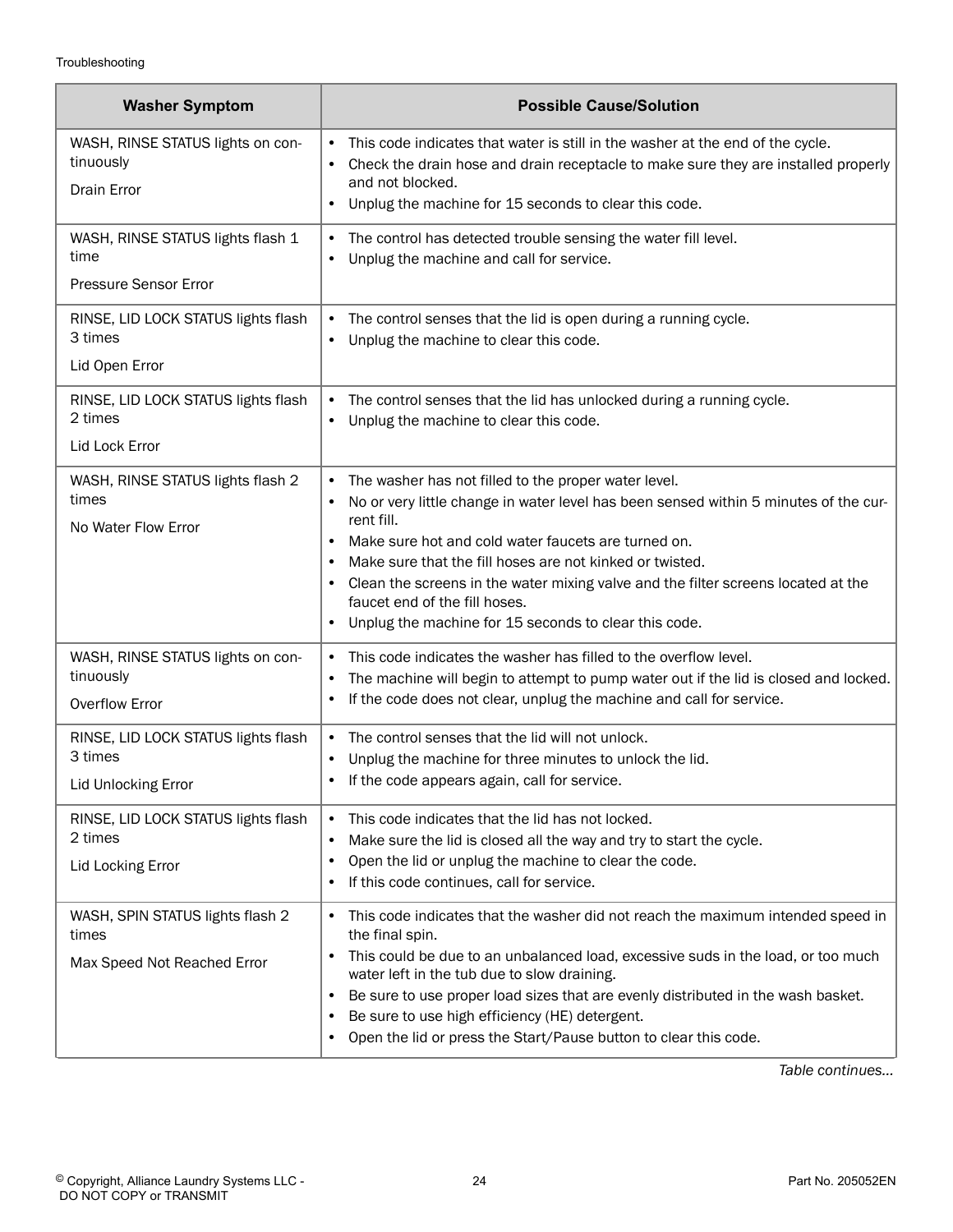| <b>Washer Symptom</b>                      | <b>Possible Cause/Solution</b>                                                                                                                                                                            |
|--------------------------------------------|-----------------------------------------------------------------------------------------------------------------------------------------------------------------------------------------------------------|
| WASH, RINSE STATUS lights flash 3<br>times | This code will be displayed after a cycle until the lid is opened or the Start/Pause<br>button is pressed. It indicates an oversudsing condition.                                                         |
| Suds Lock Error                            | Laundry load may be oversudsing. Make sure you are using low sudsing, high effi-<br>ciency (HE) detergent. If using non-HE detergent, use only 1/2 of the detergent<br>manufacturer's recommended amount. |
|                                            | Laundry load may be overloaded. Make sure you are using proper load sizes.                                                                                                                                |
| All STATUS lights flashing                 | If the all STATUS lights flash, unplug the machine for 15 seconds. Plug the machine<br>back in. If the lights still flash, call for service.                                                              |